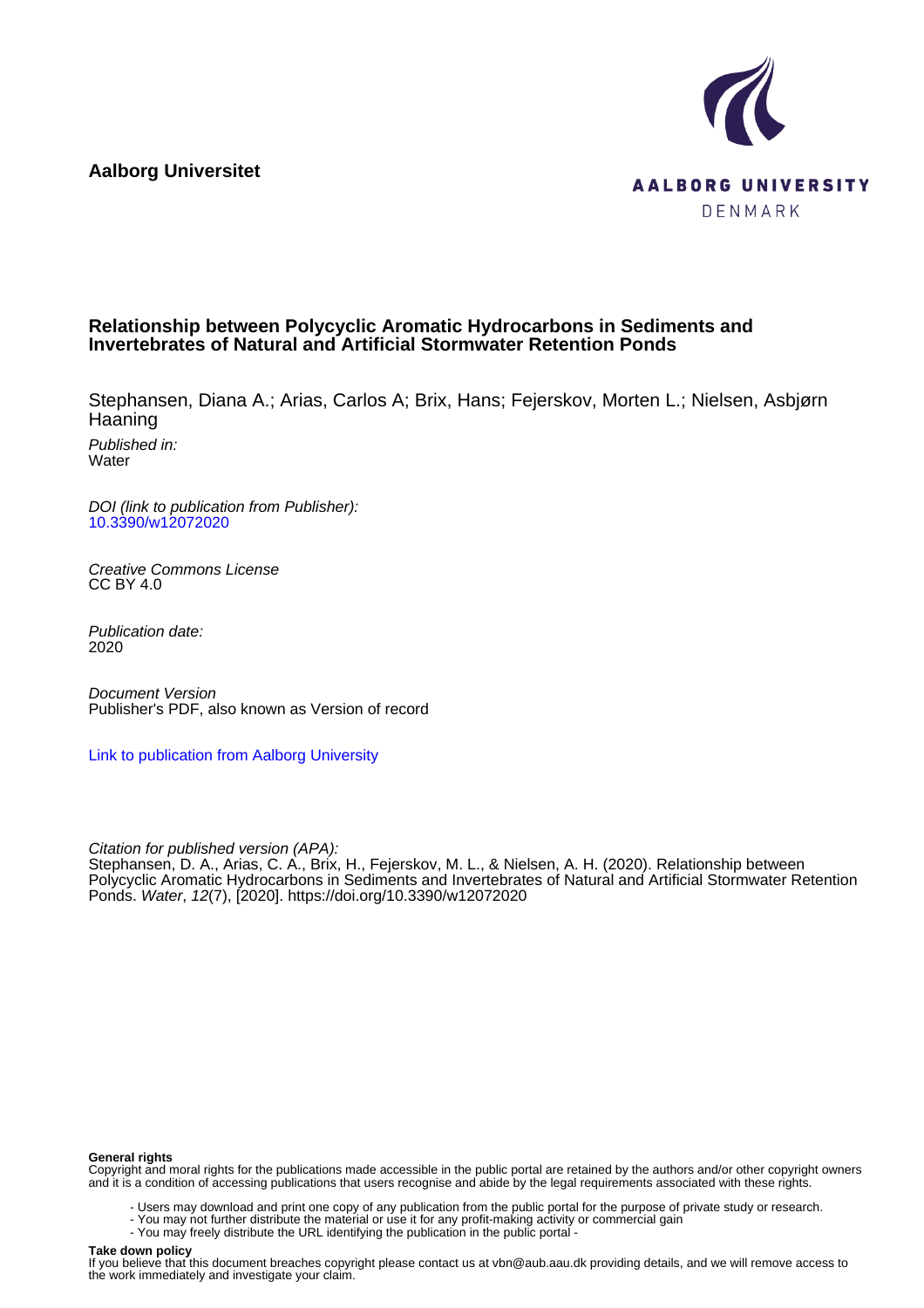

*Article*

# **Relationship between Polycyclic Aromatic Hydrocarbons in Sediments and Invertebrates of Natural and Artificial Stormwater Retention Ponds**

**Diana A. Stephansen 1,\*, Carlos A. Arias <sup>2</sup> [,](https://orcid.org/0000-0002-6628-7564) Hans Brix <sup>2</sup> [,](https://orcid.org/0000-0003-2771-2983) Morten L. Fejerskov <sup>3</sup> and Asbjørn H. Nielsen [1](https://orcid.org/0000-0003-4464-8549)**

- <sup>1</sup> Department of the Built Environment, Aalborg University, Thomas Manns Vej 23, 9220 Aalborg, Denmark; ahn@build.aau.dk
- <sup>2</sup> Department of Biology, Aarhus University, Ole Worms Allé 1, 8000 Aarhus C, Denmark; carlos.arias@bios.au.dk (C.A.A.); hans.brix@bios.au.dk (H.B.)
- <sup>3</sup> NIRAS, Ceres Allé 3, 8000 Aarhus, Denmark; mlp@niras.dk
- **\*** Correspondence: dast@build.aau.dk; Tel.: +45-4156-2882

Received: 8 June 2020; Accepted: 12 July 2020; Published: 16 July 2020



**Abstract:** Sediments and invertebrates were sampled from 9 stormwater retention ponds (SWRPs) and 11 natural, shallow lakes in Denmark. Samples were analyzed for 13 polycyclic aromatic hydrocarbons (PAHs). The SWRPs received urban and highway runoff from various types of drainage areas and the lakes were located in areas of various land uses. Comparing PAHs in the sediments of the SWRPs and the lakes, it was found that levels of total PAH were similar in the two aquatic systems, with median values of 0.94 and 0.63 mg·(kg·DM)<sup>-1</sup> in sediments of SWRPs and lakes, respectively. However, the SWRP sediments tended to have higher concentrations of high-molecular-weight PAHs than the lakes. A similar pattern was seen for PAHs accumulated in invertebrates where the median of total PAH was 2.8 and 2.1 mg·(kg·DM)<sup>-1</sup> for SWRPs and lakes, respectively. Principal component analysis on the PAH distribution in the sediments and invertebrates showed that ponds receiving highway runoff clustered with lakes in forests and farmland. The same was the case for some of the ponds receiving runoff from residential areas. Overall, results showed that sediment PAH levels in all SWRPs receiving runoff from highways were similar to the levels found in some of the investigated natural, shallow lakes, as were the sediment PAH levels from some of the residential SWRPs. Furthermore, there was no systematic trend that one type of water body exceeded environmental quality standards (EQS) values more often than others. Together this indicates that at least some SWRPs can sustain an invertebrate ecosystem without the organisms experiencing higher bioaccumulation of PAHs then what is the case in shallow lakes of the same region.

**Keywords:** stormwater runoff; polycyclic aromatic hydrocarbons; accumulation; land use; drainage area; principal component analysis

# **1. Introduction**

Polycyclic aromatic hydrocarbons (PAHs) are common contaminants in aquatic and terrestrial environments. Several of them are perceived as environmentally problematic, as they have been shown to be carcinogenic and tend to bioaccumulate, while some also can cause endocrine disruption and have tissue-specific toxicity [\[1,](#page-12-0)[2\]](#page-12-1). Consequently, several PAHs are viewed as priority pollutants, for example by the European Union [\[3\]](#page-12-2). For some of these, the EU Water Framework Directive gives environmental quality standards (EQS) for water, and also for some biota. Other examples are the standards put forward by the Helsinki Commission (HELCOM) for the Baltic Sea or the Canadian sediment quality guidelines, setting standards for marine and freshwater sediments [\[4,](#page-13-0)[5\]](#page-13-1).

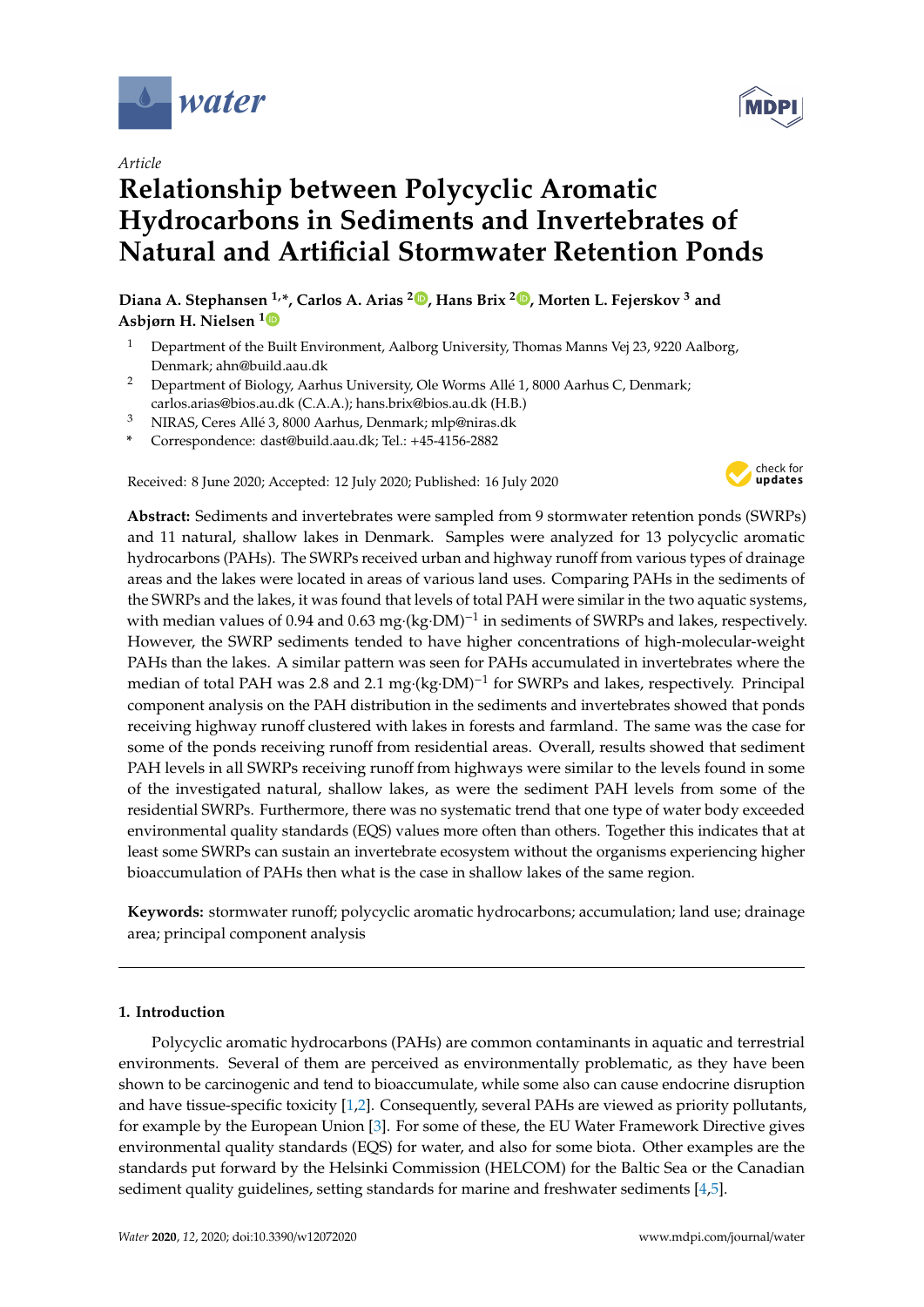PAHs are ubiquitous in the urban atmosphere and are introduced to the environment by natural and anthropogenic combustion processes [\[6,](#page-13-2)[7\]](#page-13-3). Some of the major natural sources of PAHs in the atmosphere are forest and prairie fires and volcanic eruptions. In modern times, however, the dominant emission sources are various anthropogenic activities: combustion of fossil fuels, incineration of domestic waste, residential heating, industrial processes like asphalt and aluminum production and oil refining [\[8,](#page-13-4)[9\]](#page-13-5). PAHs are emitted to the atmosphere and transported over long distances as gases and aerosols [\[10,](#page-13-6)[11\]](#page-13-7). They are hydrophobic, adhere to air-borne particles and reach top-soils, roads and urban surfaces mainly by atmospheric deposition. Both dry and wet deposition processes are of concern, where especially wet deposition efficiently conveys airborne particles to the ground, causing diffuse contamination over whole landscapes [\[12](#page-13-8)[,13\]](#page-13-9). Local sources include vehicular exhaust emissions, asphalt leaching, particles from tire abrasion and lubricating oils [\[14–](#page-13-10)[16\]](#page-13-11).

As stormwater runs off impervious surfaces such as roads, parking lots, driveways and roofs, it washes off many contaminants, including PAHs that, to a large extent, are attached to deposition particles [\[13,](#page-13-9)[17\]](#page-13-12). In densely urbanized areas, the percentage of impervious surfaces is high, generating rapid transfer of contaminants to downstream aquatic environments [\[17\]](#page-13-12). This causes hotspots where the stormwater runoff is discharged; concentrations of individual PAHs have been reported at levels exceeding environmental quality standards set by the European Union and that of other agencies [\[3](#page-12-2)[,18](#page-13-13)[,19\]](#page-13-14). Furthermore, PAH concentrations in urban streams have been found to correlate with the degree of urbanization of the catchment area [\[20\]](#page-13-15).

Different land uses in a drainage area influence the concentration and composition of PAHs in the soil and sediment of the receiving environment. A study on urban soils found the highest concentrations of PAHs in soils bordering streets with moderate to heavy traffic, followed by soils close to residential streets and open spaces [\[21\]](#page-13-16). Treatment of stormwater runoff prior to discharge is therefore often needed. Detention tanks [\[22](#page-13-17)[,23\]](#page-13-18) and stormwater retention ponds (SWRPs) are common and often preferred techniques to meet this objective. These latter comprise a permanent pool of water, overlaid by a dynamic storage volume. The stored water discharges slowly to the receiving water body until the water level of the permanent pool is reached. Hereby, SWRPs mitigate emission of contaminants and reduce hydraulic impacts, such as downstream flooding and erosion of receiving waterways [\[24\]](#page-13-19). In the SWRPs, the stormwater runoff is retained between storm events for a duration sufficient to permit biological, chemical and physical treatment processes to occur, with sedimentation being the dominant removal process [\[25\]](#page-13-20). A well-designed SWRP, hence, can efficiently remove pollutants that have a tendency to bind to particles, for example PAHs.

In many ways, SWRPs closely resemble natural, shallow lakes and, in time, they are often colonized by plants [\[26\]](#page-14-0), which makes them attractive habitats for water-dwelling wildlife [\[27–](#page-14-1)[29\]](#page-14-2). However, when pollutants such as PAHs accumulate in SWRP sediments, they become available for bioconcentration and bioaccumulation in flora and fauna [\[30](#page-14-3)[–32\]](#page-14-4). The objective of this study is to assess the levels of PAHs in sediments and invertebrates from SWRPs compared to those of natural, shallow lakes, and to evaluate if these PAH levels can be expected to affect the quality of the habitats which SWRPs can sustain.

# **2. Materials and Methods**

# *2.1. Sampling Sites Description and Sample Collection*

The study involved the sampling of sediments and invertebrates from 20 SWRPs and lakes in Denmark (Figure [1\)](#page-3-0). A total of 9 SWRPs and 11 small and shallow lakes not receiving stormwater runoff from constructed surfaces were sampled from April to July 2010 (Table [1\)](#page-4-0). The regional monthly average precipitation during this period was 52.1 mm·month−<sup>1</sup> , while the climate normal for the region is 51.8 mm·month−<sup>1</sup> . All sampling sites—SWRPs as well as lakes—maintained a permanent water pool all year round. The maximum water depth of all SWRPs was between 0.5 and 1.5 m. In order to cover a wide range of PAH loads, the SWRPs were selected so that a range of typical drainage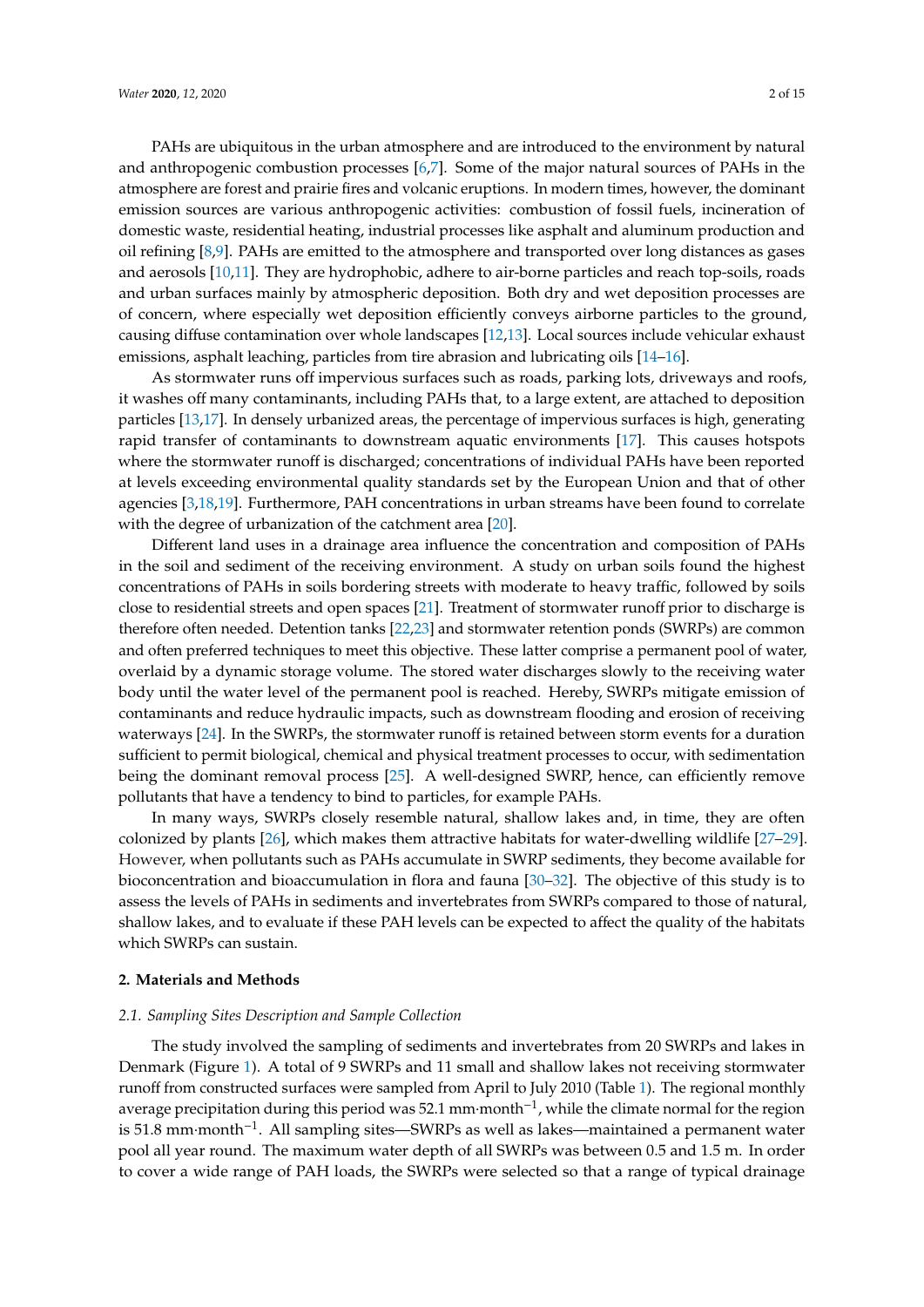area characteristics were encompassed. Similarly, the lakes were chosen to cover typical uses of the surrounding land. The SWRPs were grouped into three categories corresponding to the land use surrounding land. The SWRPs were grouped into three categories corresponding to the land use characteristics of the drainage area; highway, industrial or residential. The shallow lakes were rural characteristics of the drainage area; highway, industrial or residential. The shallow lakes were rural and situated in plantation forests, natural regenerated forests, or farmlands, except for one lake located and situated in plantation forests, natural regenerated forests, or farmlands, except for one lake in an urban area, surrounded by industry. The 20 sampling sites were thus chosen to include the widest possible variety of PAH loads, in order to cover how urbanization affects bioaccumulation in SWRPs. The rural lakes situated in forests are surmised to be pristine and less affected by anthropogenic pollutants, while SWRPs receiving runoff from highways and industrial catchments would be more affected. One of the SWRPs (PI1) received runoff from a truck centre and filling station, and the hypothesis was that this pond would have higher PAH levels than the other SWRPs.

<span id="page-3-0"></span>

**Figure 1.** Sampling locations in Denmark. Orange and green markings indicate stormwater retention **Figure 1.** Sampling locations in Denmark. Orange and green markings indicate stormwater retention ponds (SWRPs) and natural, shallow lakes, respectively. Letter and number identification can be ponds (SWRPs) and natural, shallow lakes, respectively. Letter and number identification can be found i[n T](#page-4-0)able 1.

For all sampling sites, sediment samples were collected as intact cores by means of 5-cm-diameter PVC cores. Three SWRP sediments were obtained mid-way between the inlet and the outlet, at 0.5–1.0 m of water depth. Lake sediment cores were taken at 1.0 m water depth, close to the shore: three samples at different locations in the lakes. The uppermost 5 cm of each core was immediately transferred into repeated three times per sampling sites. One of the SWRPs, PI3, could not be sampled for sediments, Rilsan bags, thoroughly mixed and kept on ice during transport to the laboratory. This procedure was as a heavy storm prior to the sampling campaign had raised the water level and made it impossible  $\sim$  0 obtain sediments. Invertebrate samples were nonetheless collected from PI3. The three sediments subsamples were pooled and analyzed as one sample. to obtain sediments. Invertebrate samples were nonetheless collected from PI3. The three sediment

macrophyte beds in the littoral zone were continuously swept for 6 h to ensure that sufficient material Invertebrate samples were collected using a dip net with 1 mm mesh size. The banks and the  $R_{2}$  for  $\text{PAH}$  and  $\text{Lip}$ . The convolve system leads on  $\mathbf{r}$  and there are onto details. would be collected for PAH analysis. The samples were kept on ice and transported to the laboratory in 2.5 L containers. Within 24  $\,$  h, the invertebrates were classified and sorted according to taxa. Most of and analyzed for PAHs: damselflies (Coenagrionidae), dragonflies (*Libellula* sp. and *Aeschnae* sp.), the taxa were found in only a limited number of the SWRPs or lakes. The following taxa were selected snails (Planorbidae, Bithyniidae, and Lymnaeidae) and leeches (Hirundinidae) (Table [1\)](#page-4-0). A total of 35  $\frac{1}{1}$   $\frac{1}{1}$   $\frac{1}{1}$   $\frac{1}{1}$   $\frac{1}{1}$   $\frac{1}{1}$   $\frac{1}{1}$   $\frac{1}{1}$   $\frac{1}{1}$   $\frac{1}{1}$   $\frac{1}{1}$   $\frac{1}{1}$   $\frac{1}{1}$   $\frac{1}{1}$   $\frac{1}{1}$   $\frac{1}{1}$   $\frac{1}{1}$   $\frac{1}{1}$   $\frac{1}{1}$   $\frac{1}{1}$   $\frac{1}{1}$   $\frac{1}{1}$  damselflies collected from the SWRPs and 6 from the lakes; 8 samples of dragonflies from the SWRPs invertebrate samples were collected. As not all taxa were found in each water body, the invertebrates were grouped by taxa and type of water body (SWRPs and lakes). The taxa grouped into 4 samples of and 12 from the lakes; 9 samples of snails from the SWRPs and 2 from lakes; and 2 samples of leeches from ponds and 2 from lakes. Some of the samples of the taxa originated from the same SWRP or lake;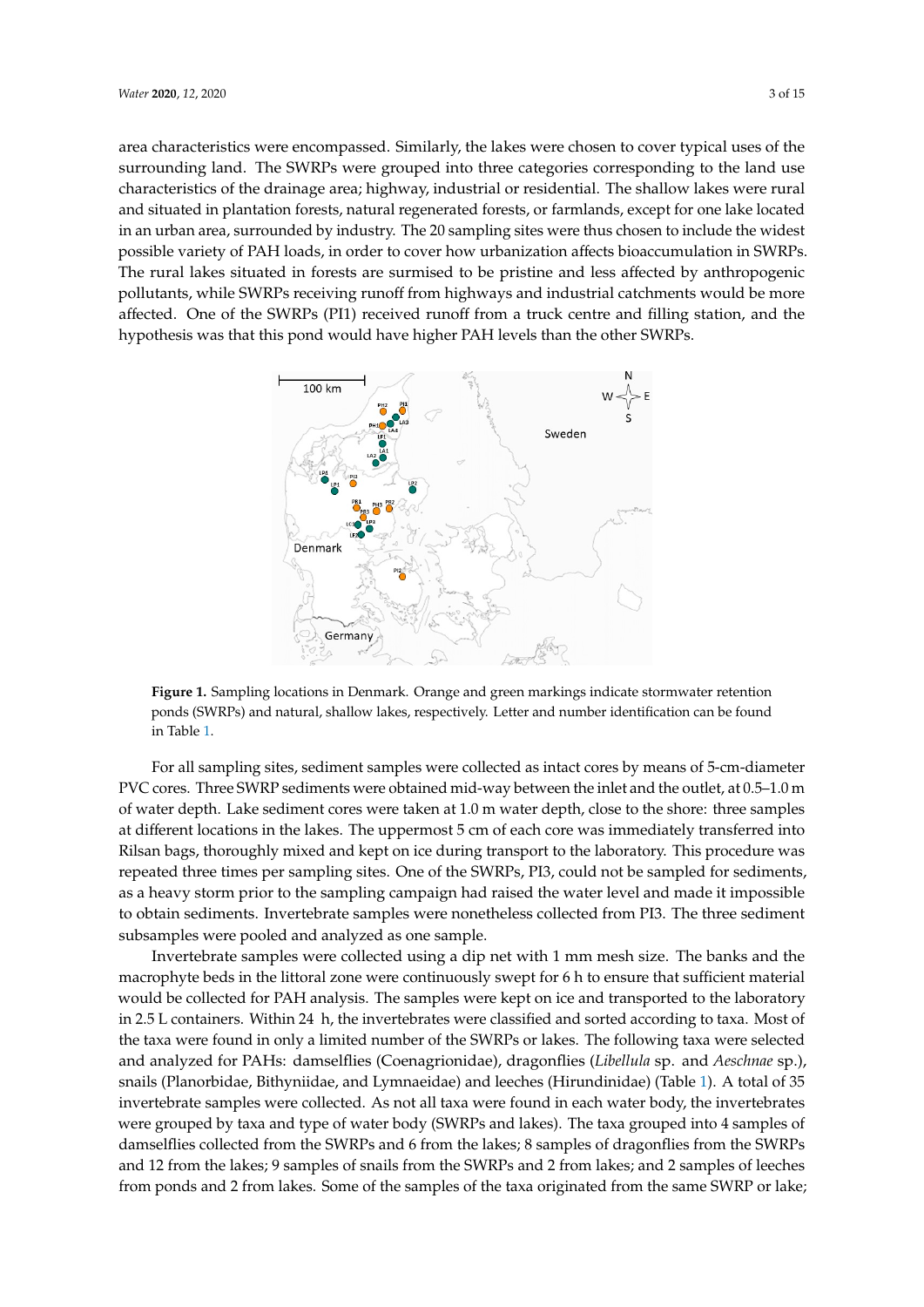for example, all 8 dragonflies were collected from only 4 lakes. Further details on which taxa were collected in which SWRP or lake can be found in Stephansen et al. [\[33\]](#page-14-5).

| Classification            | <b>Site</b>     |             | Coordinate $(x,y)$<br>* | Sampling  |        | Damselfly Dragonfly | Snail | Leeches |
|---------------------------|-----------------|-------------|-------------------------|-----------|--------|---------------------|-------|---------|
| <b>SWRPs</b>              |                 |             |                         |           |        |                     |       |         |
| Residential               | PR1             | Silkeborg   | (534071, 6227834)       | 21 April  | $\chi$ |                     | X     |         |
|                           | PR <sub>2</sub> | Århus       | (570625,6222793)        | 26 April  |        |                     | X     |         |
|                           | PR <sub>3</sub> | Lemming     | (533686, 6232904)       | 9 May     |        |                     | X     |         |
| Industrial/<br>Commercial | PI1             | Sæby        | (587261, 6353092)       | 4 May     |        | X                   | X     | X       |
|                           | PI <sub>2</sub> | Odense      | (584458,6135647)        | 6 May     | X      | X                   |       |         |
|                           | PI3             | Viborg **   | (525377,6258999)        | 30 August | X      | X                   | X     |         |
| Highway                   | PH <sub>1</sub> | Vodskov     | (563858,6330263)        | 13 July   |        | X                   |       | X       |
|                           | PH <sub>2</sub> | Poulstrup   | (561916, 6356514)       | 15 July   | $\chi$ | X                   | X     |         |
|                           | PH <sub>3</sub> | Harley      | (564291, 6223660)       | 27 July   |        |                     | X     |         |
| Lakes                     |                 |             |                         |           |        |                     |       |         |
| City                      | LC1             | Virklund    | (535053, 6221399)       | 4 August  |        | X                   |       |         |
| Farmland                  | LA1             | Rostrup     | (557462, 6289429)       | 21 July   |        | X                   |       |         |
|                           | LA <sub>2</sub> | Ø. Doense   | (552512, 6285226)       | 21 July   |        | X                   |       |         |
|                           | LA3             | Dybvad      | (581489, 6348425)       | 9 July    | X      | X                   |       |         |
|                           | LA4             | Dorf        | (577434, 6342819)       | $19$ May  |        |                     | X     |         |
| Plantation                | LP1             | Sjørup      | (504357, 6253734)       | 16 May    | $\chi$ | X                   |       |         |
|                           | LP2             | Auning      | (590514,6254288)        | 21 May    | X      | X                   |       |         |
|                           | LP3             | Gl. Rye     | (543589, 6212513)       | 20 August | $\chi$ | X                   |       |         |
|                           | LP4             | Havris Hede | (490942,6265182)        | 25 August |        | X                   |       |         |
| Forest                    | LF1             | Poulstrup   | (556420,6315024)        | 13 May    | X      | X                   | X     | X       |
|                           | LF <sub>2</sub> | Hundsø      | (533678, 6210669)       | 23 May    |        | X                   |       | X       |

<span id="page-4-0"></span>**Table 1.** Classification of SWRPs and natural, shallow lakes. Invertebrates taxa collected and analyzed for PAHs.

\* Coordinates are given in UTM 32N. \*\* No sediments could be sampled from PI3, due to raised water level in the sampling period.

Sediment and invertebrate samples were frozen and stored at −18 ◦C prior to freeze-drying (ALPHA 1-2 LD plus, Martin Christ, Germany) in a vacuum at −55 ◦C for 48 h. Hereafter, the samples were homogenized, following a procedure further described in Stephansen et al. [\[34\]](#page-14-6). All samples were handled only with glass materials, in order to avoid PAH contamination from plastic materials. All glass materials used for sampling, processing, extraction and analysis were muffled before use at 500 ◦C for at least 4 h to ensure the required cleanness. The campaign did not include water samples, as pollutant concentrations in the water phase of SWRPs are known to fluctuate to such a degree that grab samples cannot not be expected to be representative [\[24\]](#page-13-19).

# *2.2. Chemical Analysis*

PAHs were extracted using microwave-assisted extraction (MAE). For sediments, approximately 2 g dry freeze-dried matter was used, while 0.15–2.0 g was used for invertebrates. The extraction procedure recommended by the US Environmental Protection Agency, EPA Method 3546, which suggests MAE with 1:1 mixture of hexane and acetone, was applied [\[35\]](#page-14-7). The subsamples were transferred to Teflon vessels (50 mL capacity) and 15 mL concentrated solvent was added; 1:1 hexane:acetone (Sigma Aldrich, Chromasolv for HPLC; Merck for analysis). Prior to extraction, the samples were spiked with an acetonic solution of recovery standards of perdeuterated PAHs: Anthracene- $d_{10}$  (Supelco Analytical, 2000 μg·mL<sup>-1</sup>) and Chrysene-d<sub>12</sub> (Supelco Analytical, 2000 μg·mL<sup>-1</sup>). Extraction conditions for the microwave oven (Multiwave 3000, Anton Paar, Graz, Austria) followed recommendations by EPA method 3546, meaning 10 min at 100 ◦C and high pressure [\[35\]](#page-14-7). After irradiation, the vessels were cooled before decanting the extracts into glass bottles. The extraction was then repeated on the same subsamples with additional 15 mL concentrated solvent. The two supernatants were combined and subsequently filtered through two separate glass columns to remove water, color and impurities.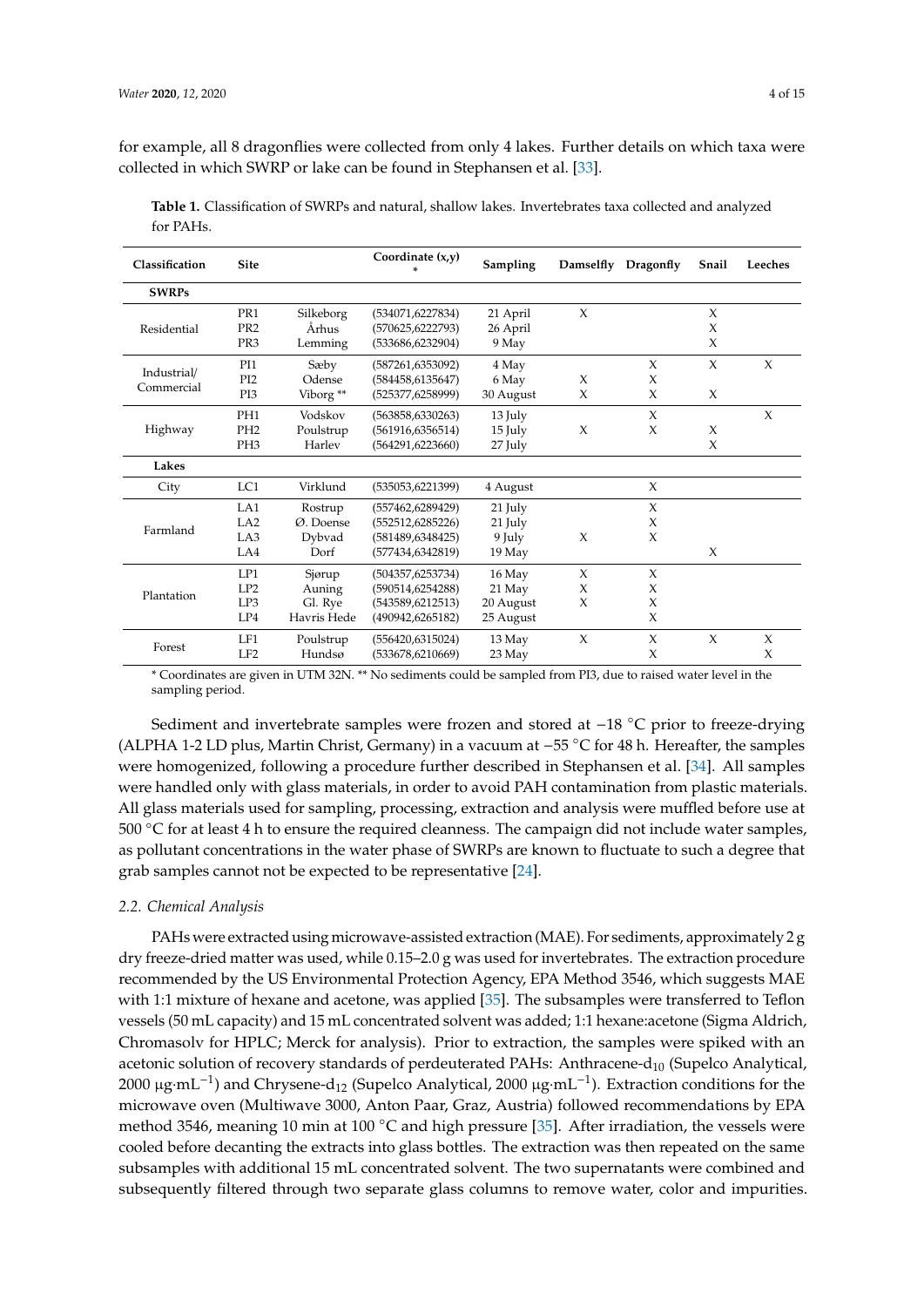The first column contained 5 g sodium sulphate (Merck, pro analysis) and the second contained 5 g aluminum oxide (Merck, 90 active neutral). Both materials had been activated at 400 °C for 4 h. The columns were plugged with clean fiberglass. Hexane:acetone (10 mL) was used to prewash the filters. 30 mL of extracted sample were then filtered over the sodium sulphate column, along with a small additional amount of hexane:acetone that was used to clean the sample bottles. To flush the column, 12 mL of hexane:acetone was used. The resulting treated sample was then evaporated to 1 mL by nitrogen blow-down. The procedure was repeated for the aluminum oxide column, here flushed with 12 mL ethyl acetate. Finally, the sample was reduced to 0.5 mL by nitrogen blow-down. For PAH quantification an internal standard, triphenylamine (Sigma Aldrich, 98%), was added to the final sample extracts. Hereafter, the extracts were adjusted to 1 mL with ethyl acetate and stored at −18 ◦C until PAH quantification.

The quantitative determination of PAHs was conducted by gas chromatography (GC) coupled with a mass-selective detector (MS) (Trace GC Ultra, Thermo Scientific, Waltham, MA, USA; DSQII mass-selective detector, Thermo Scientific, Waltham, MA, USA ) using a TR-1MS column,  $30 \text{ m} \times 0.25 \text{ mm}$  id, with film thickness of 0.25  $\mu$ m. Extracts (10  $\mu$ L) were injected by use of an auto-sampler (TriPlus, Thermo Scientific, Waltham, MA, USA) into splitless mode. The inlet and x-line were maintained at 280 °C. The GC-MS was operated applying the following program: The initial column temperature was 40 °C for 3 min. Hereafter, the temperature was ramped as follows: (1) ramp at rate 25.0 °C min<sup>-1</sup> to 140 °C; (2) ramp at rate 10.0 °C min<sup>-1</sup> to 240 °C; (3) ramp at rate 5.0 ◦C min−<sup>1</sup> to 300 ◦C, where it stayed for 3 min. The temperature of the ion source was fixed at 200 ◦C. Helium, the carrier gas, flowed at a constant rate of 1.7 mL·min−<sup>1</sup> . A total of 13 PAHs (US-EPA recommended priority pollutants, EPA 525 Mix A) were detected by SIM mode (selected ion monitoring): acenaphthylene (ACY), fluorene (FL), phenanthrene (PHEN), anthracene (ANT), pyrene (PYR), benzo(a)anthracene (BaA), chrysene (CHY), benzo(b)fluoranthene (BbF), benzo(k)fluoranthene (BkF), benzo(a)pyrene (BaP), dibenz(a,h)anthracene (DBA), indeno(1,2,3-cd)pyrene (INP) and benzo(g,h,i)perylene (BPY). The area response factors of PAHs, relative to the internal standard (triphenylamine), were determined for three PAH-concentrations (0.10, 1.0, 10.0 µg·mL−<sup>1</sup> ). The PAH standards for quantification were prepared in acetone from a commercial PAH solution (Supelco Analytical, EPA 525 PAH Mix-B, 500 µg·mL<sup>-1</sup>) that contained the 13 PAHs. The internal standard was added to the PAH standards in the same concentration as for the collected samples (50 ng·mL<sup>-1</sup>).

The samples were processed in batches of 16, containing 1 procedural blank and 2 samples of certified reference material (Fluka Analytical, BNAs Clay Loam 2–CRM131-100G, Lot: 013243). The concentrations of the 13 certified reference PAHs were measured; however, BbF and BkF could not be separated chromatographically from each other. The same was the case for INP and BPY. These were therefore not validated in correlation with the certified reference material. For ACY and BaP, all measured reference samples had concentrations within the prediction intervals. For FL, PHEN, ANT, CHY, and BPY, 62%-77% of the measurements were inside the prediction intervals, and lastly, PYR and BaA had 54% of measured concentrations within the prediction intervals. Regarding recovery of added standards, 89% of the Anthracene- $d_{10}$  determinations were between 60%–140% of the concentration added, while  $82\%$  of the Chrysene-d<sub>12</sub> determinations were within that interval. No recovery corrections were performed.

The limits of detection (LOD) were defined specifically for each individual PAH as the lowest concentrations that provided chromatographic peaks with a signal-to-noise ratio equal to or greater than 3. To exclude the possibility that a high content of lipids and proteins in invertebrates interfered with the so-defined LOD as well as the recovery rate, a matrix consisting of fish flour was spiked with the 13 PAHs. The samples were extracted and analyzed following the same procedure as for invertebrates. These validation runs showed that the LOD, as well as the recovery rate, was unaffected by the applied matrix.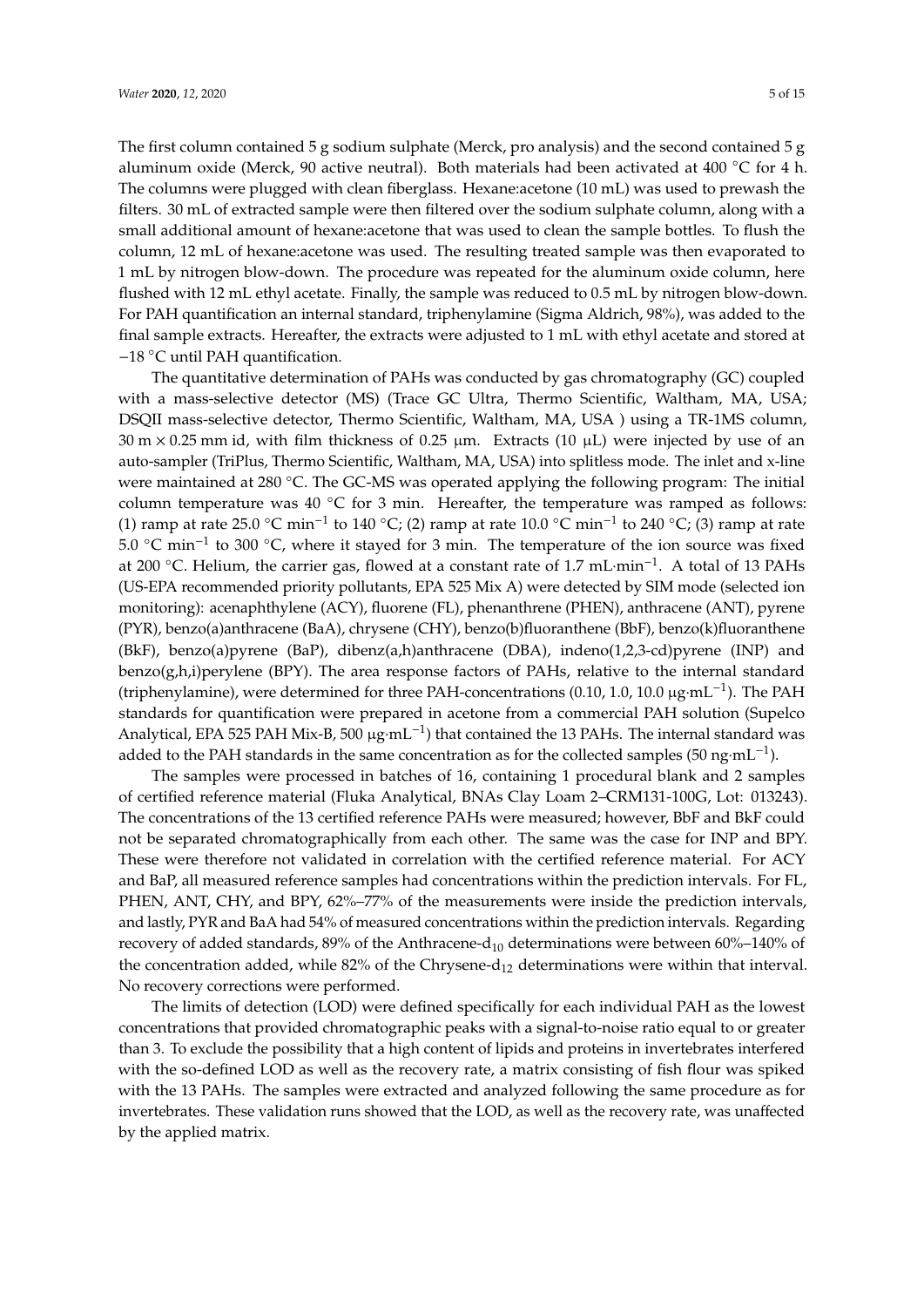Principal component analysis (PCA) was used to analyze sediment and invertebrate data separately, looking for internal structures of the data that could explain variance within the data set. The PCA finds the hypothetical variables, termed components, that explain the most of the variances within the data, which reduces the multivariate data input to few explanatory variables. PCA was performed with PC-ORD, MjM Software Design, Gleneden Beach, OR, USA [\[36\]](#page-14-8). Scatter plots and loading plots for the two data sets are displayed in the results. Scatter plots show all the samples plotted in the coordinate system defined by principal component 1 and 2, whereas loading plots show to what degree the different PAH compound define the difference and similarities between the samples.

# **3. Results and Discussion**

# *3.1. Sediments*

The sediments from the SWRPs and the small, shallow lakes contained PAH at a wide range of concentrations (Figure [2\)](#page-7-0). The PAH levels in the SWRP were similar to what has been reported for comparable systems [\[37](#page-14-9)[–39\]](#page-14-10), and the concentrations in the lakes were in the upper range of what has been reported for freshwater sediments [\[40,](#page-14-11)[41\]](#page-14-12). There was some variation from site to site in the PAH concentrations in both types of sediments. Comparing the sum of the 13 PAHs, the median values in the sediments from the SWRPs (0.75 mg·(kg·DM)<sup>-1</sup>) and the lakes (0.69 mg·(kg·DM)<sup>-1</sup>) were close (see lower right corner in Figure [1\)](#page-3-0). A Mann–Whitney test, applied because the data were not normal distributed, showed that, but for BPY, the difference between the medians was not statistically significant ( $p > 0.05$ ). Considering the calculated median value of the individual PAHs, it was seen that some had accumulated to a higher degree in the SWRP sediments, compared to that of the lakes (see the dotted lines in Figure [2\)](#page-7-0). PHEN and PYR occurred at the highest concentrations in both systems, followed by CHY and BbF/BkF. ACY and ANT were present at the lowest concentrations. The relative differences between the PAH concentrations of the SWRP sediments and the lake sediments were found to be most pronounced for BPY, BaP, CHY, INP/DBA and BbF/BkF. IN particular, the BPY concentrations in SWRP sediments were more than four-fold higher than in lake sediments. For ACY, ANT, and PYR, the median concentrations in the SWRP sediments and the lake sediments were almost identical, whereas for FL and PHEN, the median concentrations were slightly higher in the lake sediments. Only for BPY, the difference between the median concentration of all SWRPs versus the median concentration of all lakes was statistically significant (Mann–Whitney,  $p = 0.018$ ). The reason for some PAHs accumulating to a higher degree in the sediments of the SWRPs is not known, but could be caused by differences in loads on the two types of water bodies. It could, though, also be caused by differences in biodegradation of the PAHs as it was the PAHs of highest molecular weight (PYR, BaA, CHY, BbF/BkF, BaP, INP/DBA and BPY), which had higher concentrations in the SWRP sediments (Figure [2\)](#page-7-0). The difference in median concentration of these substances in sediments of SWRPs and lakes increased continuously with the molecular weight of the PAHs where PYR had 34% higher concentrations in sediments of SWRPs than lakes, while BPY had 415% higher concentrations. This is likely due to the high-molecular weight PAH being degraded more slowly than low-molecular weight PAHs [\[42](#page-14-13)[,43\]](#page-14-14). Another cause could be that the pathways of PAHs to SWRPs and lakes differ, as the main pathway to SWRPs probably is surface runoff from impervious surfaces, while this is not the case for lakes.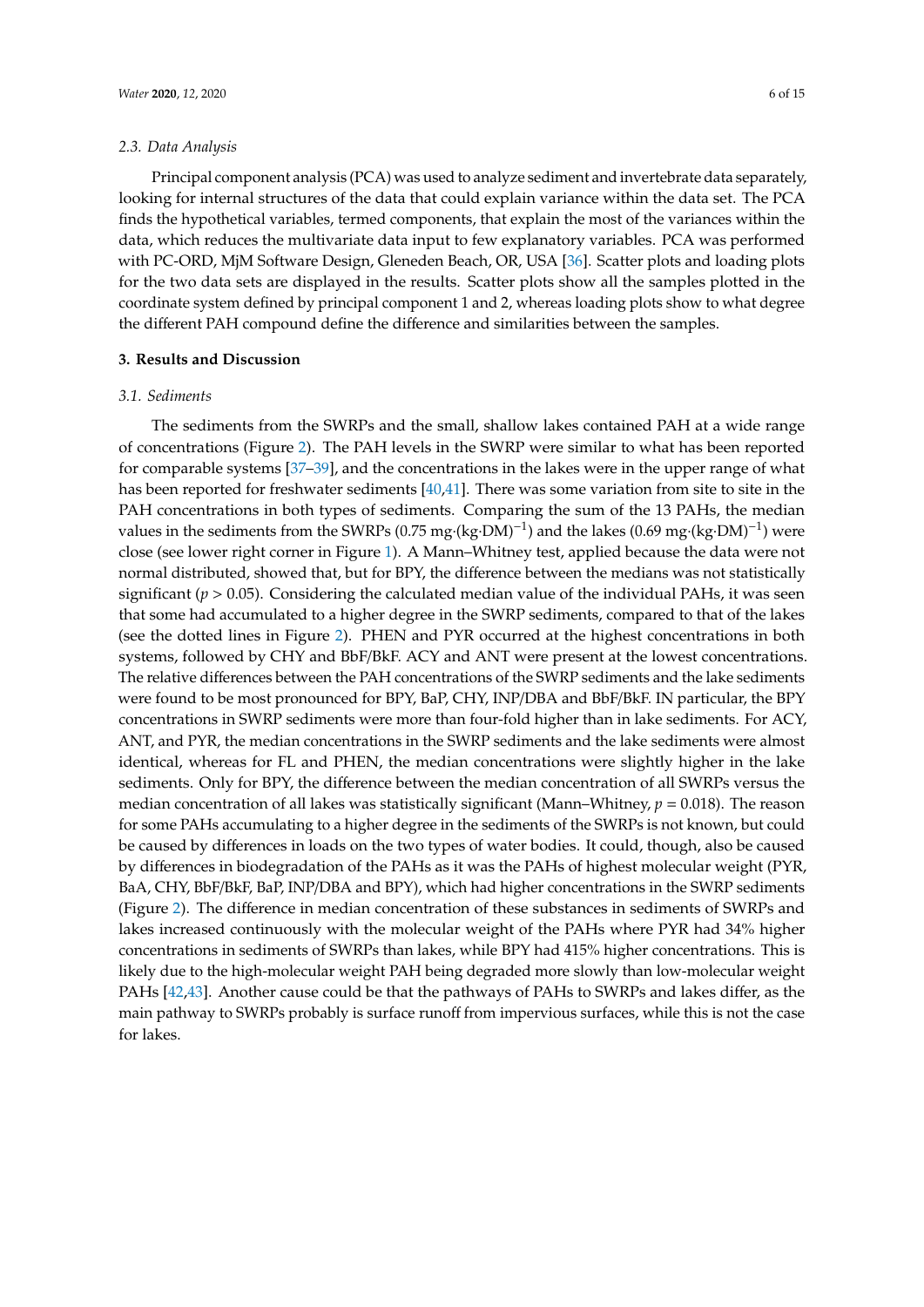<span id="page-7-0"></span>

**Figure 2.** Polycyclic aromatic hydrocarbons (PAH) concentrations in sediments of the SWRPs (orange **Figure 2.** Polycyclic aromatic hydrocarbons (PAH) concentrations in sediments of the SWRPs (orange bars) and the natural, shallow lakes (green bars). The dotted lines represent the overall median bars) and the natural, shallow lakes (green bars). The dotted lines represent the overall median concentrations in the SWRPs versus the lakes. No sediment sample was obtained in PI3, because of a concentrations in the SWRPs versus the lakes. No sediment sample was obtained in PI3, because of a raised water level in the sampling period, due to heavy precipitation. raised water level in the sampling period, due to heavy precipitation.

Within the group of SWRPs, PR3 and PI1 had accumulated the highest PAH concentrations in Within the group of SWRPs, PR3 and PI1 had accumulated the highest PAH concentrations in the sediments. The pond PI1 received stormwater runoff from a truck center and filling station near the sediments. The pond PI1 received stormwater runoff from a truck center and filling station near the coastal city of Frederikshavn, which has ferry service to both Sweden and Norway. Consequently, the coastal city of Frederikshavn, which has ferry service to both Sweden and Norway. Consequently, trucks stopping overnight often occupy the catchment area of the pond. Visual observations made trucks stopping overnight often occupy the catchment area of the pond. Visual observations made during sampling, e.g., the presence of an oil film on the pond surface, malodor and gas bubbles in during sampling, e.g., the presence of an oil film on the pond surface, malodor and gas bubbles in the pond sediments, indicated a generally level of organic pollutants in the incoming stormwater. The pond PR3, on the other hand, had no such obvious source of pollutants. It received stormwater runoff from a small village without industrial activity. However, being an urbanized area without district heating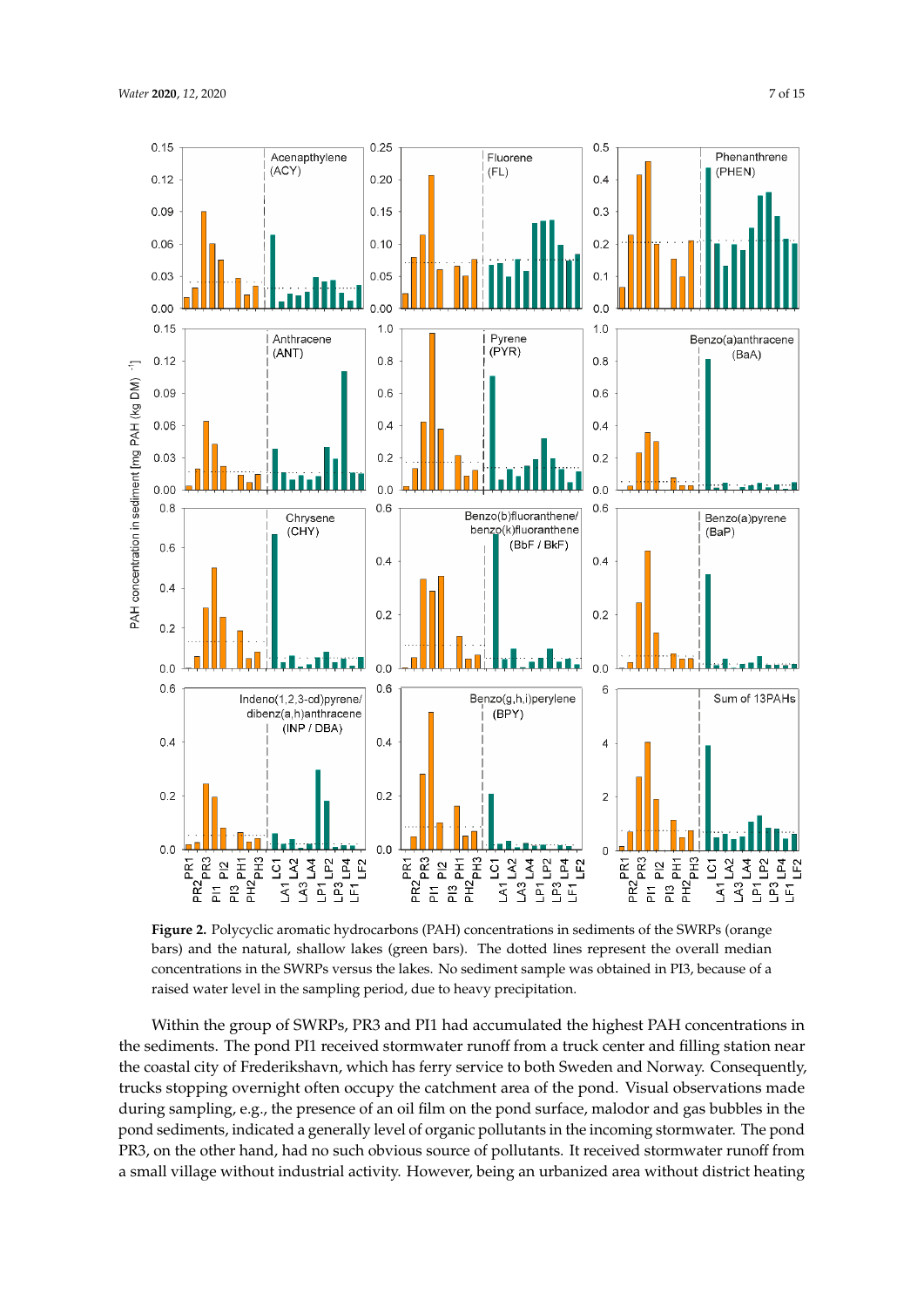means that alternative residential heating consisting of oil-fired boilers, automatic stokers and wood burning stoves are widely used and potential PAH emission sources. Furthermore, such installations sometimes might burn inappropriate domestic waste, which could give off additional amounts of PAHs.

Of the 11 lakes, the city lake, LC1, had the highest concentrations of PAHs, except for FL, ANT, and INP/DBA. LC1 sediments had even higher concentrations of BaA, CHY and BbF/BkF than any of the SWRPs. Based on historical aerial photos, the lake has been dated to be more than 100 years old [\[44\]](#page-14-15). It is not connected to the public sewage or stormwater system, and the lake most likely has a high water-retention time. Industrial and commercial activities have, over recent decades, developed around the lake, increasing the risk of uncontrolled discharges of pollutants, which could subsequently have accumulated in the lake sediments.

Results are inconsistent with the expectation of relatively high levels of PAH in SWRPs that receive runoff from highways. The logic underlying the expectation remains plausible, as traffic-related sources, such as vehicle emissions, wear and tear from asphalt, tires, and vehicles have been reported as major sources of PAHs [\[15](#page-13-21)[,45\]](#page-14-16), and previous studies have shown that road runoff in Denmark contained 2.9–90  $\mu g \cdot L^{-1}$  of total PAH [\[46\]](#page-14-17). These are quite high concentrations compared to other studies; Tromp et al. [\[47\]](#page-15-0) found PAH levels in Dutch runoff from highways to be 2.4  $\mu$ g·L<sup>-1</sup>. Similarly, Vollertsen et al. [\[25\]](#page-13-20) found total PAH concentrations (flow weighted average over one full year of monitoring) in Norwegian runoff to be 1.8  $\mu$ g·L<sup>-1</sup>. Part of the explanation for the differences could be the regulation of PAH in tires sold on the European market from January 2010 (restriction number 50 in Annex XVII of REACH limits).

Some investigations indicate that 11%–17% of the PAH content in the road runoff was dissolved, and the rest was particle-bound [\[48\]](#page-15-1), and therefore after sedimentation would end up in the SWRP sediments. Of the particle-bound fraction, El-Mufleh et al. [\[49\]](#page-15-2) found that roughly half of the PAH was associated with particles lighter than 1.9 g·cm−<sup>3</sup> , a density that contributed the main part of the organic matter in the investigated samples. A screening study of sediments from 70 Danish SWRPs found that 83% of the samples had total PAH concentrations below 4 mg·(kg·DM)<sup>-1</sup>, and hence were to be treated as unpolluted soil with respect to this contaminant [\[39\]](#page-14-10). Similar to the results of the present study (Figure [2\)](#page-7-0), Grauert et al. [\[39\]](#page-14-10) concluded that the SWRPs did not have markedly higher PAH levels than the natural lakes included in their survey.

For several of the investigated PAHs, there have been put forward EQS values for sediments. Comparing, for example, values from Canada, Norway and HELCOM [\[4,](#page-13-0)[5](#page-13-1)[,50\]](#page-15-3), it is seen that both SWRPs and lakes commonly exceeded EQS values for specific PAHs (Table [2\)](#page-9-0). For example, for fluorene, where Canada has an EQS of 21.2 µg·(kg·DM)<sup>-1</sup> and Norway one of 150 µg·(kg·DM)<sup>-1</sup>, all SWRPs and lakes exceeded the Canadian EQS value, while one SWRP exceeded the Norwegian one. For phenanthrene, where Canada has an EQS of 41.9 µg·(kg·DM)<sup>-1</sup> and Norway one of 780 μg·(kg·DM)<sup>-1</sup>, all SWRPs and lakes exceeded the Canadian EQS value while, while no water body exceeded the Norwegian one. For anthracene, where Canada has an EQS of 46.9  $\mu$ g·(kg·DM)<sup>-1</sup> and Norway one of 4.6 μg⋅(kg⋅DM)<sup>-1</sup>, one SWRP and one lake exceeded the Canadian EQS value while, while all water bodies but one SWRP exceeded the Norwegian one. HELCOM sets EQS for anthracene to 24 µg·(kg·DM)−<sup>1</sup> , which was exceeded in 2 out of 8 SWRPs and 4 out of 11 lakes. A similar pattern is seen for other PAHs were EQS values have been defined. All in all, there was no systematic trend that one type of water body exceeded EQS values more commonly than others.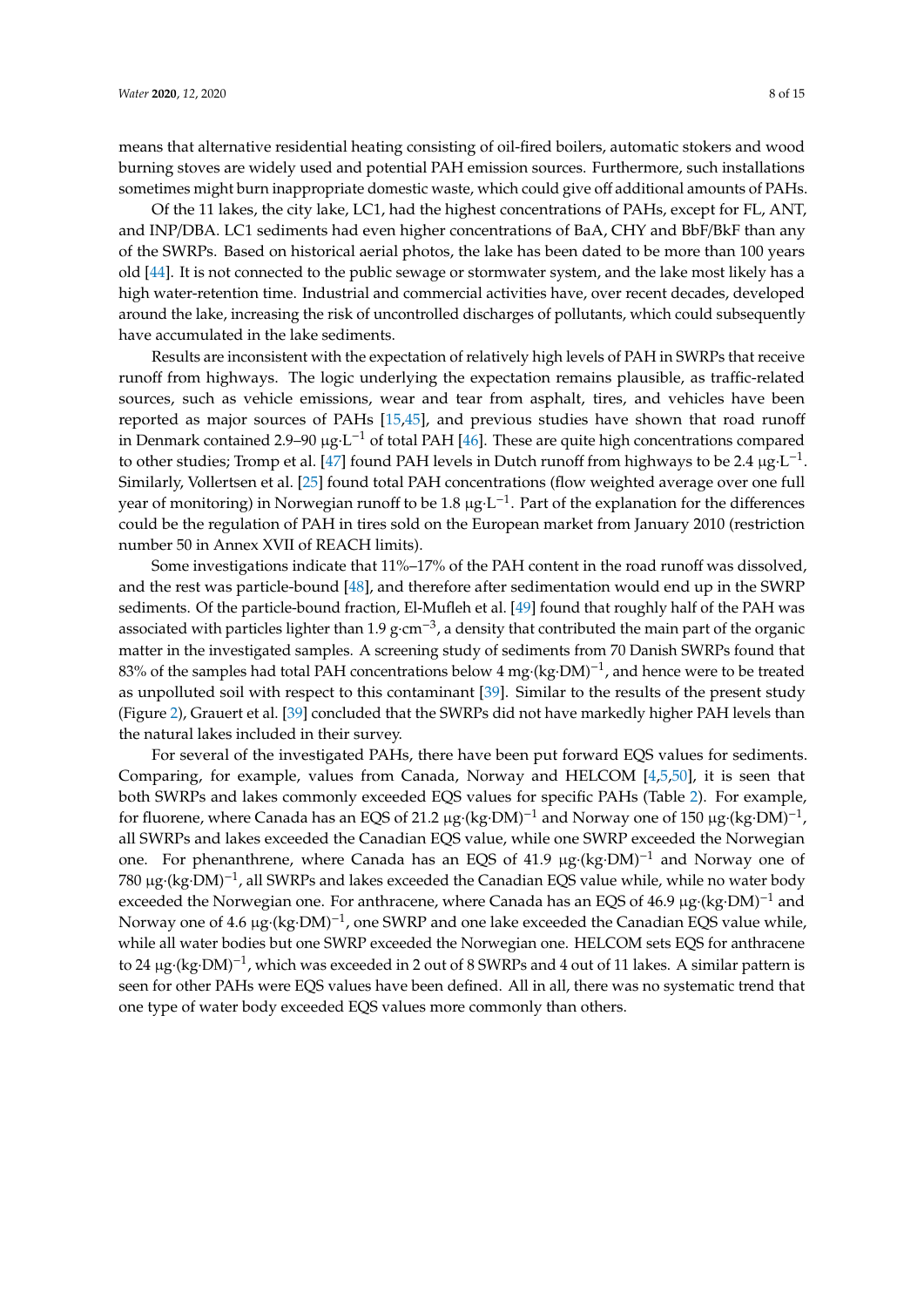| <b>Environmental Quality Standards, EQS</b> |                                                             |        |               |                                     |        |               |  |  |  |  |  |  |
|---------------------------------------------|-------------------------------------------------------------|--------|---------------|-------------------------------------|--------|---------------|--|--|--|--|--|--|
|                                             | <b>Freshwater Sediment</b><br>$\mu$ g·(kg·DM) <sup>-1</sup> |        |               | Biota $\mu$ g·(kg·WW) <sup>-1</sup> |        |               |  |  |  |  |  |  |
| Compound                                    | Canada                                                      | Norway | <b>HELCOM</b> | Canada                              | Norway | <b>HELCOM</b> |  |  |  |  |  |  |
| Napththalene                                | 34.6                                                        | 27     |               |                                     | 2400   |               |  |  |  |  |  |  |
| Acenapththylene                             | 5.87                                                        | 33     |               |                                     |        |               |  |  |  |  |  |  |
| Acenapththene                               | 6.71                                                        | 100    |               |                                     |        |               |  |  |  |  |  |  |
| Fluorene                                    | 21.2                                                        | 150    |               |                                     |        |               |  |  |  |  |  |  |
| Phenanthrene                                | 41.9                                                        | 780    |               |                                     |        |               |  |  |  |  |  |  |
| Anthracene                                  | 46.9                                                        | 4.6    |               |                                     | 2400   |               |  |  |  |  |  |  |
| Fluoranthene                                | 111                                                         | 400    | 24            |                                     | 30     | $30*$         |  |  |  |  |  |  |
| Pyrene                                      | 53.0                                                        | 84     | 2000          |                                     |        |               |  |  |  |  |  |  |
| Benz(a)anthracene                           | 31.7                                                        | 60     |               |                                     | 304    |               |  |  |  |  |  |  |
| Chrysene                                    | 57.1                                                        | 280    |               |                                     |        |               |  |  |  |  |  |  |
| Benzo(a)pyrene                              | 31.9                                                        | 180    |               |                                     | 5      | $5*$          |  |  |  |  |  |  |
| Dibenz(a,h)anthracene                       | 6.22                                                        | 27     |               |                                     |        |               |  |  |  |  |  |  |

<span id="page-9-0"></span>**Table 2.** Environmental quality standards from Canada, Norway and the Helsinki Commission (HELCOM) for the Baltic Sea [\[4](#page-13-0)[,5,](#page-13-1)[50\]](#page-15-3).

\* In the tissue of crustaceans and mollusks.

## *3.2. Invertebrates*

Somewhat similar to what was seen for PAHs in sediment, there was a slight tendency towards high-molecular-weight PAHs occurring at higher concentrations in the invertebrates of the SWRPs, compared to the lakes (Figure [3\)](#page-10-0). While this was less pronounced than for the sediments, the high-molecular weight PHAs all had higher median concentrations in SWRP invertebrates than lake invertebrates, ranging from 12% higher concentrations for PYR to 315% for BPY. However, for BaP, INP/DBA and BPY most samples were below detection limits and the low-molecular compound ACY was higher in the SWRP invertebrates than lake invertebrates, hence limiting the validity of this conclusion.

Few studies have investigated PAH concentrations in invertebrates from systems similar to the ones of the present study. Nevertheless, the levels of PAH in the biota of the studied water bodies were generally some orders of magnitude higher than Heintzman et al. [\[51\]](#page-15-4) found for adult odonates from an urban area in the USA, substantially higher than Yoon et al. [\[52\]](#page-15-5) found for fish and invertebrates in a tidal zone of the Arabian Gulf affected by urban activities and an order of magnitude higher than Viñas et al. [\[53\]](#page-15-6) found for wild mussels in an estuary of Spain. However, the PAH levels were quite similar to what was found for benthic invertebrates in Kongsfjorden, Svalbard [\[54\]](#page-15-7), and also to what Thuy et al. [\[55\]](#page-15-8) reported as common for various bivalves in the ocean. The concentrations in the invertebrates of the present study were furthermore quite below potential bioaccumulation levels reported for high-exposure scenarios for arctic and temperate marine invertebrates reported by Szczybelski et al. [\[56\]](#page-15-9). A PCA of invertebrates from the SWRPs (18 biota samples distributed on 4 taxa, Table [1\)](#page-4-0) and the natural, shallow lakes (19 biota samples distributed on 4 taxa) showed that PC1 accounted for 30.1% of the total variance, whereas PC2 accounted for 19.7% (Figure [4\)](#page-11-0). PCA revealed that all invertebrates collected in the natural, shallow lakes clustered together on the PC1-axis, while they were more spread out on the PC2-axis. Many of the invertebrate samples caught in the SWRPs also clustered together with invertebrates of the lakes. However, some invertebrates from SWRPs were scattered towards the lower end of the PC1 axis, and towards the upper end of the PC2 axis. These differences were mainly caused by higher concentrations of CHY, BbF/BkF, INP/DBA and PYR in the invertebrate samples. Of the eight invertebrate taxa outside the main cluster, three originated from the SWRP, PI1, and five were identified as snail species.

Like for sediments, there have been put forward EQS values for biota, albeit to a lesser extent (Table [2\)](#page-9-0). The European Union and HELCOM has set EQS for benzo(a)pyrene to 5 μg·(kg·DM)<sup>-1</sup> [\[3](#page-12-2)[,4\]](#page-13-0).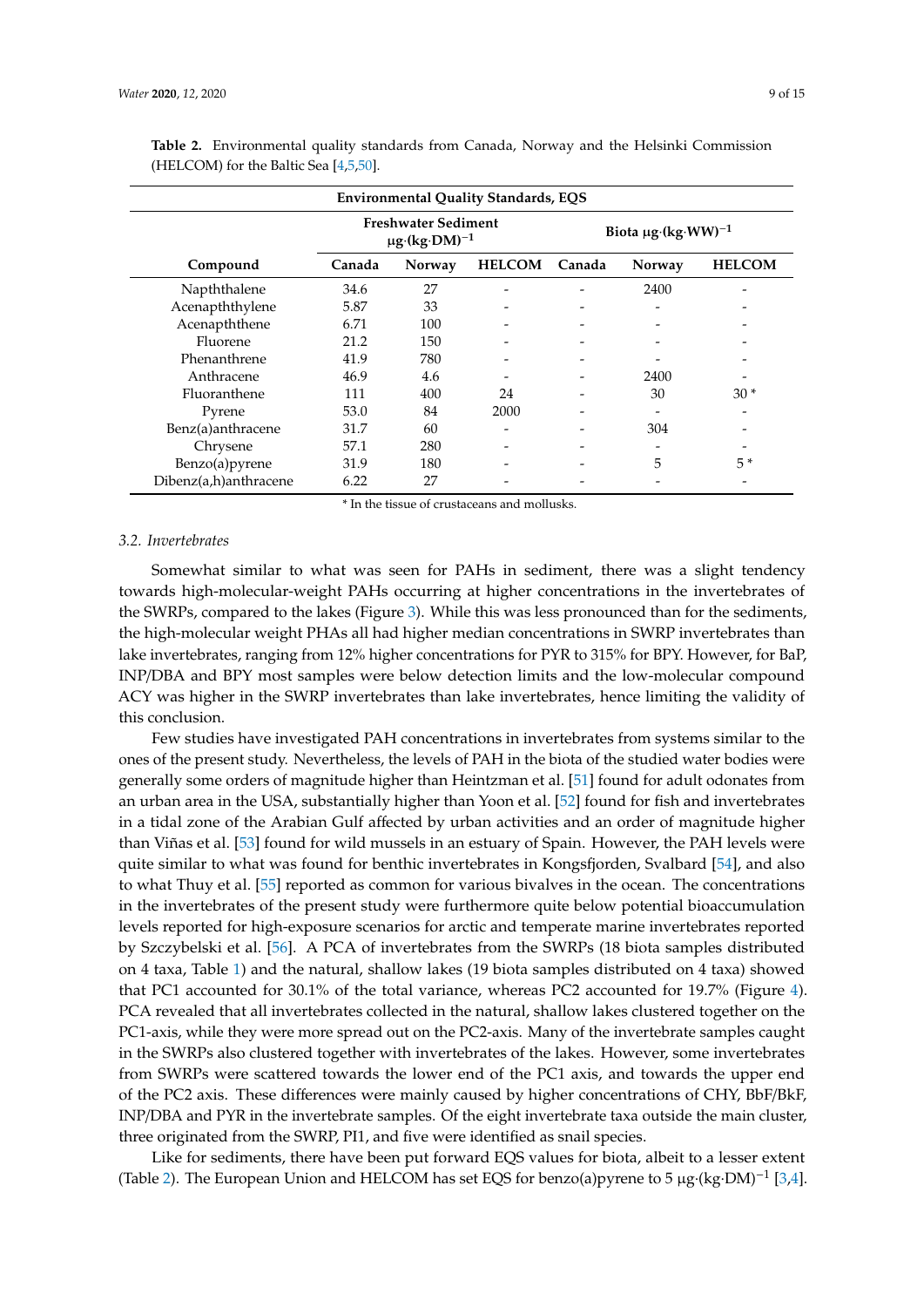Benzo(a)pyrene was not detected in any invertebrates; however, these EQS values were below the LOD for this substance in the present study, and it cannot hence be determined if this value actually was exceeded or not. The Norwegian EPA has set EQS benzo(a)atracene to 304 μg·(kg·DM)<sup>-1</sup> [\[50\]](#page-15-3), which also was not exceeded in any biota sample. Taking the scarcity of data from similar water bodies and the specific EQS values into account, it seems that the PAH concentrations in the invertebrates of the SWRPs, as well as the natural lakes, were not especially high or problematic for the exposed fauna.

<span id="page-10-0"></span>

**Figure 3.** Median PAH concentrations in invertebrates in the SWRPs (orange bars) and the natural, **Figure 3.** Median PAH concentrations in invertebrates in the SWRPs (orange bars) and the natural, shallow lakes (green bars). Nomenclature: damselfly (median concentration calculated on 4 pond shallow lakes (green bars). Nomenclature: damselfly (median concentration calculated on 4 pond samples/6 lake samples); dragonfly (8 pond samples/12 lake samples); snails (9 pond samples/2 lake samples/6 lake samples); dragonfly (8 pond samples/12 lake samples); snails (9 pond samples/2 lake samples); leech (2 pond samples/2 lake samples). samples); leech (2 pond samples/2 lake samples).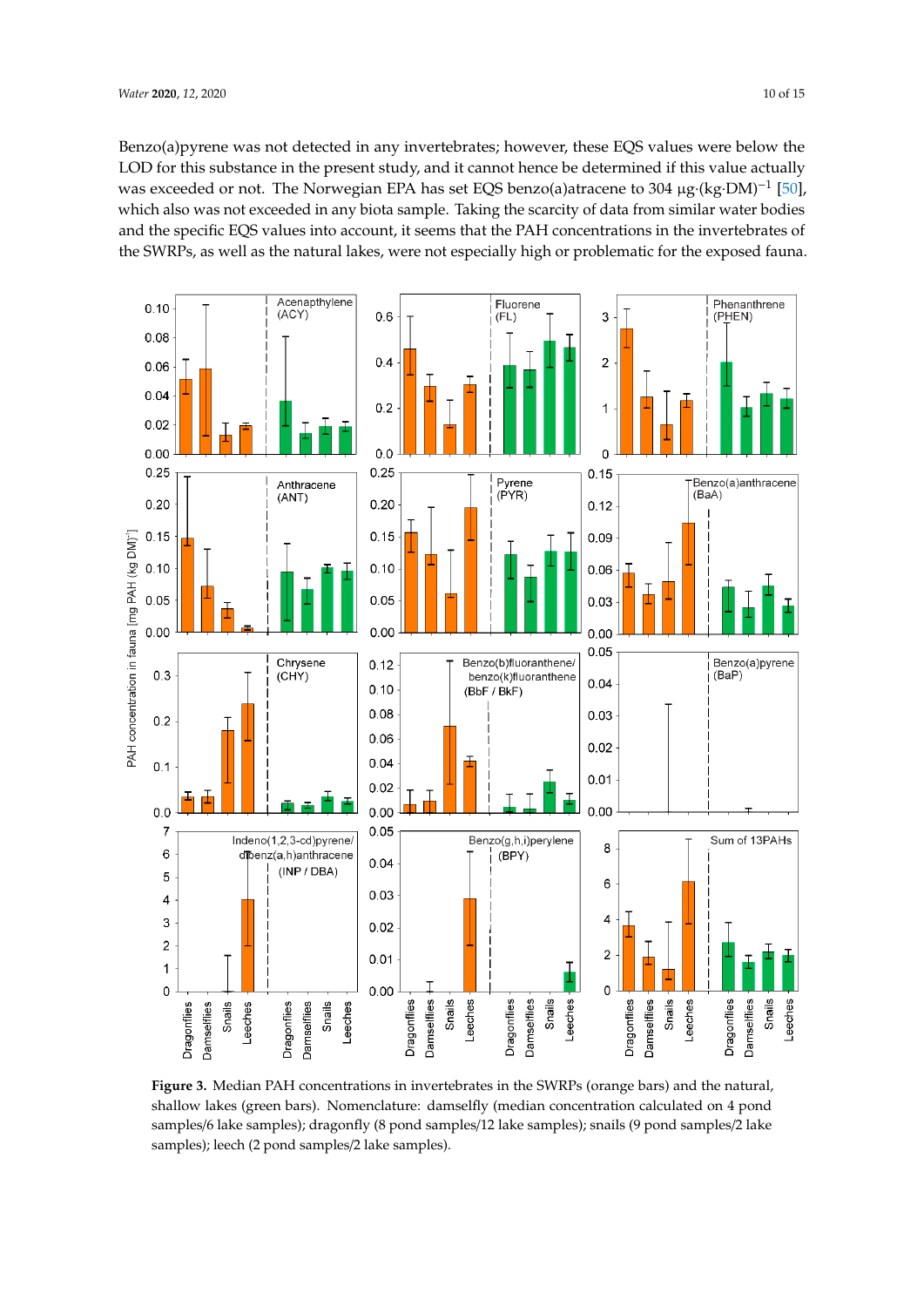<span id="page-11-0"></span>

**Figure 4. Principal component and invertebrates of the SWRPS and the SWRPS and the SWRPS and the SWRPS and the SWRPS and the SWRPS and the SWRPS and the SWRPS and the SWRPS and the SWRPS and the SWRPS and the SWRPS and Figure 4.** Principal component analysis of PAHs in sediments and invertebrates of the SWRPs and the

# natural, shallow lakes. *3.3. PAHs in Sediments and Invertebrates*

The levels of PAHs in the sediments and invertebrates of the SWRPs were, in general, close to the levels found in the lakes. Especially the SWRPs receiving runoff from highways and to some degree the ponds receiving runoff from residential areas were, in this respect, not distinguishable from the main body of the studied lakes. Still, some of the SWRPs, as well as the city lake, were clearly distinguishable, indicating that land use is a factor for accumulation of PAHs in both sediments and invertebrates of SWRPs. Even though the absolute differences in concentration levels were not large, some of the individual PAHs in some of the SWRPs and lakes were occasionally significantly higher than the median. For substances where the median concentrations in sediments of SWRPs and lakes were similar, there was furthermore a tendency that concentrations in the biota were also similar between the two types of water bodies (ACY, FL, PHEN, ANT, PYR and BaA). For substances where there tended to be higher levels in the SWRP sediments compared to the lakes, this was also reflected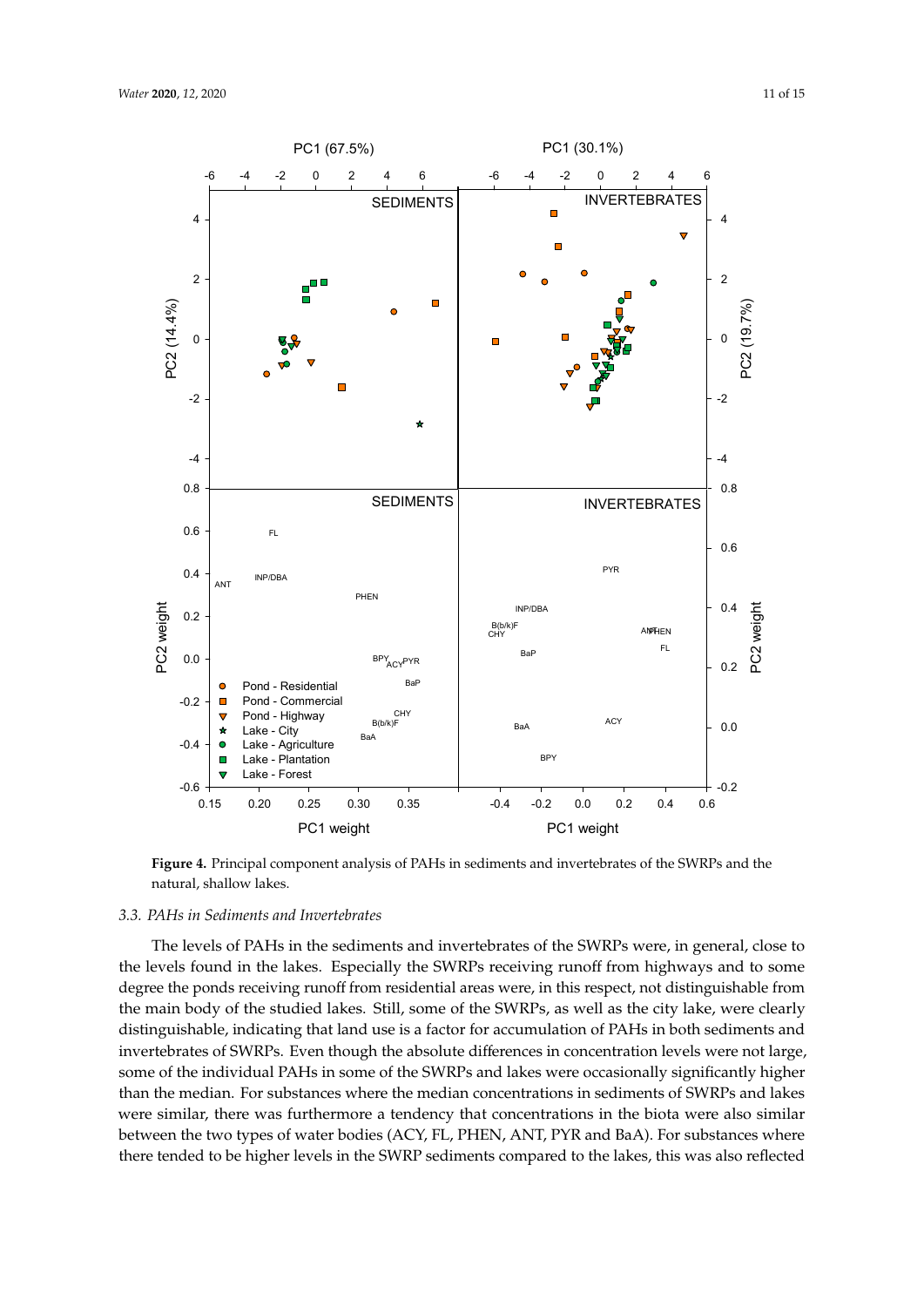in the biota (CHY, BbF/BkF, INP/DBA and BPY). It hence seems that PAH levels in the sediments to some degree were reflected by concentrations in the invertebrate population of the water bodies.

The median level of PAH in the sediments of all water bodies was 0.75 mg·(kg·DM)<sup>-1</sup>, which places them in the upper range of what has been reported for lake sediments around the world [\[41\]](#page-14-12). However, the concentrations were still one to two orders of magnitudes below what was reported for the most polluted natural lakes. At the same time, PAH levels in the invertebrates were in the upper range of what has been reported for other aquatic environments [\[55\]](#page-15-8); however, they seemed not to exceed EQS values. All in all, the obtained data on PAH in sediments and biota indicate this pollutant would not cause a deterioration of the aquatic habitats in SWRPs.

# **4. Conclusions**

The concentration of total PAH in sediments and invertebrates from 9 SWRPs and the 11 lakes was comparable, indicating that the PAH load on the two types of water bodies led to somewhat similar concentration levels in their sediments and invertebrates. The levels in the SWRPs were similar to what has been previously reported for such water bodies by other studies, while lakes were in the upper range of reported concentrations. However, when looking at individual PAHs, differences in the levels of high molecular weight PAHs could be identified, while the low molecular weight PAHs were similar in concentration. When doing a PCA analysis on the individual PAHs in the sediments, the SWRPs receiving highway runoff clustered with lakes in forests and farmlands. A similar phenomenon was seen for some of the SWRPs receiving runoff from residential areas. Many of the invertebrate taxa caught in SWRPs receiving highway runoff also clustered with those from natural, shallow lakes.

The observation that PAH levels in the sediment and biota of the SWRPs were rather comparable to the studied lakes could indicate that these SWRPs were subject to a pollution pressure from PAHs equivalent to that of the natural, shallow lakes. This seems especially to be the case for SWRPs receiving highway runoff, which indicates that technical water bodies managing stormwater runoff from at least some types of drainage areas can sustain invertebrate ecosystems without the biota therein being subjected to a higher degree of PAH bioaccumulation than natural, shallow lakes of the same region. Whether or not this is still the case, or if the PAH concentrations have been even further reduced since the sampling of 2010 due to for example the out-phasing of PAHs in tires, cleaner combustion engines, and a general trend towards better environmental standards is an important perspective to address in future studies.

**Author Contributions:** Conceptualization, D.A.S., A.H.N. and H.B.; methodology, D.A.S., C.A.A. and A.H.N.; software, D.A.S., M.L.F. and A.H.N.; validation, D.A.S., C.A.A., M.L.F. and A.H.N.; formal analysis, D.A.S.; investigation, D.A.S.; resources, H.B. and M.L.F.; data curation, D.A.S.; writing—original draft preparation, D.A.S.; writing—review and editing, D.A.S., C.A.A., H.B., M.L.F. and A.H.N.; visualization, D.A.S.; supervision, A.H.N.; project administration, D.A.S.; funding acquisition, D.A.S. All authors have read and agreed to the published version of the manuscript.

**Funding:** This research received no external funding.

**Conflicts of Interest:** The authors declare no conflict of interest.

### **References**

- <span id="page-12-0"></span>1. Collins, J.F.; Brown, J.P.; Alexeeff, G.V.; Salmon, A.G. Potency equivalency factors for some polycyclic aromatic hydrocarbons and polycyclic aromatic hydrocarbon derivatives. *Regul. Toxicol. Pharmacol.* **1998**, *28*, 45–54. [\[CrossRef\]](http://dx.doi.org/10.1006/rtph.1998.1235) [\[PubMed\]](http://www.ncbi.nlm.nih.gov/pubmed/9784432)
- <span id="page-12-1"></span>2. Honda, M.; Suzuki, N. Toxicities of polycyclic aromatic hydrocarbons for aquatic animals. *Environ. Res. Public Health* **2020**, *17*, 1363. [\[CrossRef\]](http://dx.doi.org/10.3390/ijerph17041363) [\[PubMed\]](http://www.ncbi.nlm.nih.gov/pubmed/32093224)
- <span id="page-12-2"></span>3. EU. Directive 2013/39/EU of the European Parliament and of the Council of 12 August 2013 amending Directives 2000/60/EC and 2008/105/EC as regards priority substances in the field of water policy. *O*ff*. J. Eur. Union* **2013**, *226*, 1–17.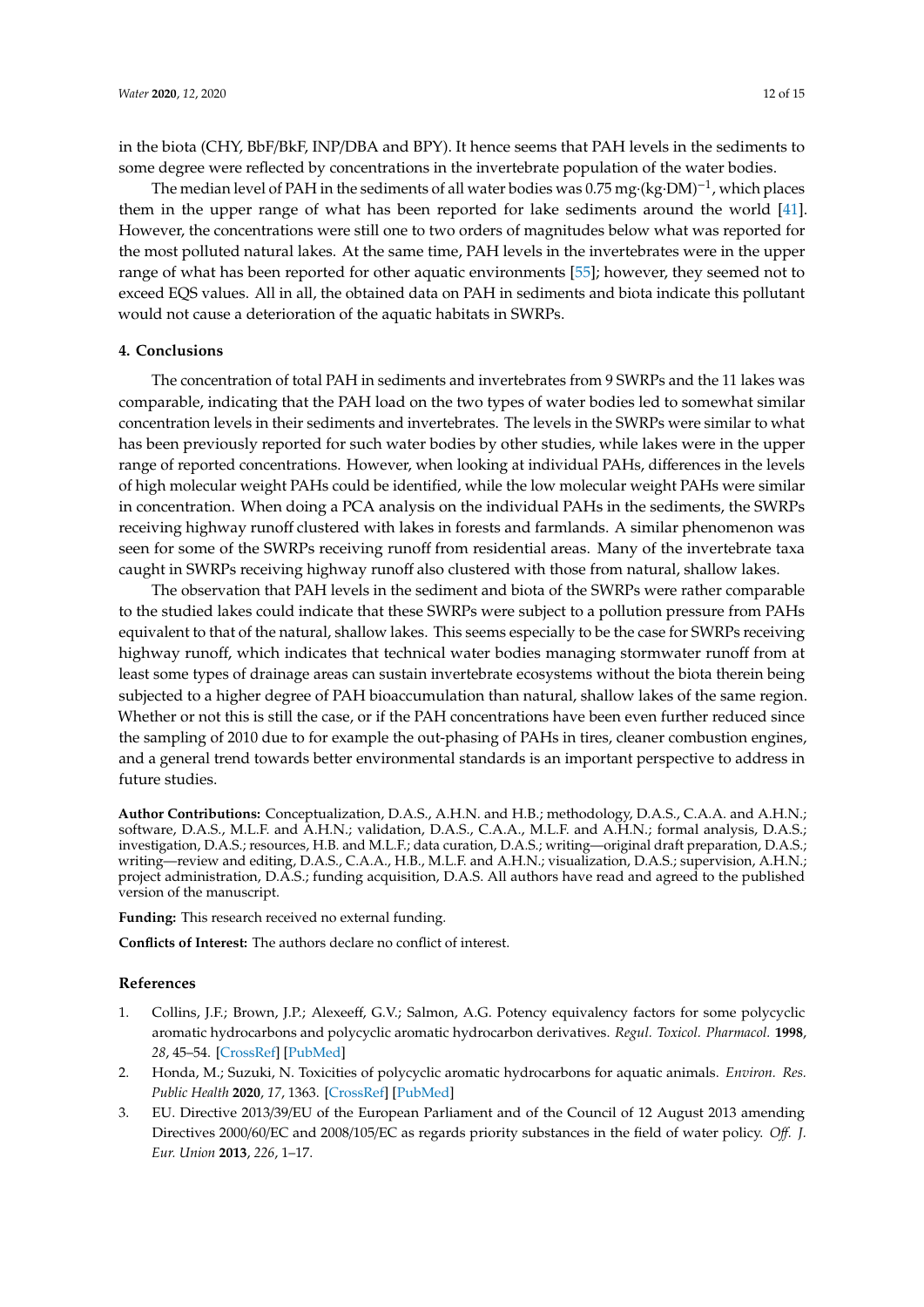- <span id="page-13-0"></span>4. HELCOM. OUTCOME of the 50th Meeting of the Heads of Delegation Heads of Delegation. Baltic Marine Environment Protection Commission, Heads of Delegation, Laulasmaa, Estonia, 15–16 June 2016. Available online: https://portal.helcom.fi/meetings/[hod%2050-2016-327](https://portal.helcom.fi/meetings/hod%2050-2016-327/default.aspx)/default.aspx (accessed on 20 April 2020).
- <span id="page-13-1"></span>5. CCME. Polycyclic aromatic hydrocarbons (PAHs). Canadian Sediment Quality Guidelines for the Protection of Aquatic Life. Canadian Environmental Quality Guidelines, Canadian Council of Ministers of the Environment. 1999. Available online: http://[ceqg-rcqe.ccme.ca](http://ceqg-rcqe.ccme.ca/download/en/243)/download/en/243 (accessed on 20 April 2020).
- <span id="page-13-2"></span>6. Boyd, T.J.; Montgomery, M.T.; Steele, J.K.; Pohlman, J.W.; Reatherford, S.R.; Spargo, B.J.; Smith, D.C. Dissolved oxygen saturation control PAH biodegradation in freshwater estuary sediments. *Microb. Ecol.* **2005**, *49*, 226–235. [\[CrossRef\]](http://dx.doi.org/10.1007/s00248-004-0279-0)
- <span id="page-13-3"></span>7. Maletic, S.P.; Beljin, J.M.; Roncevic, S.D.; Grgic, M.G.; Dalmacija, B.D. State of the art and future challenges for polycyclic aromatic hydrocarbons is sediments: Sources, fate, bioavailability and remediation techniques. *J. Hazard. Mater.* **2019**, *365*, 467–482. [\[CrossRef\]](http://dx.doi.org/10.1016/j.jhazmat.2018.11.020)
- <span id="page-13-4"></span>8. Baek, S.O.; Field, R.A.; Goldstone, M.E.; Kirk, P.W.; Lester, J.N.; Perry, R. A review of atmospheric polycyclic aromatic hydrocarbons: Sources, fate and behaviour. *Water Air Soil Pollut.* **1991**, *60*, 279–300. [\[CrossRef\]](http://dx.doi.org/10.1007/BF00282628)
- <span id="page-13-5"></span>9. Heim, S.; Schwarzbauer, S. Pollution history revealed by sedimentary records: A review. *Environ. Chem. Lett.* **2013**, *11*, 255–270. [\[CrossRef\]](http://dx.doi.org/10.1007/s10311-013-0409-3)
- <span id="page-13-6"></span>10. Manoli, E.; Samara, C. Polycyclic aromatic hydrocarbons in natural waters: Sources, occurrence and analysis. *Trends Anal. Chem.* **1999**, *18*, 417–428. [\[CrossRef\]](http://dx.doi.org/10.1016/S0165-9936(99)00111-9)
- <span id="page-13-7"></span>11. Shen, H.Z.; Huang, Y.; Wang, R.; Zhu, D.; Li, W.; Shen, G.F.; Wang, B.; Zhang, Y.Y.; Chen, Y.C.; Lu, Y.; et al. Global atmospheric emissions of polycyclic aromatic hydrocarbons from 1960 to 2008 and future predictions. *Environ. Sci. Technol.* **2013**, *47*, 6415–6424. [\[CrossRef\]](http://dx.doi.org/10.1021/es400857z)
- <span id="page-13-8"></span>12. Schwarz, K.; Gocht, T.; Grathwohl, P. Transport of polycyclic hydrocarbons in highly vulnerable karst system. *Environ. Pollut.* **2011**, *159*, 133–139. [\[CrossRef\]](http://dx.doi.org/10.1016/j.envpol.2010.09.026)
- <span id="page-13-9"></span>13. Aryal, R.; Furumai, H.; Nakajima, F.; Beecham, S. Variation in PAH pattern in road runoff. *Water Sci. Tecnol.* **2013**, *67*, 2699–2705. [\[CrossRef\]](http://dx.doi.org/10.2166/wst.2013.172) [\[PubMed\]](http://www.ncbi.nlm.nih.gov/pubmed/23787306)
- <span id="page-13-10"></span>14. Latimer, J.S.; Hoffmann, E.J.; Quinn, J.G. Source of petroleum hydrocarbons in urban runoff. *Water Air Soil Pollut.* **1990**, *52*, 1–21. [\[CrossRef\]](http://dx.doi.org/10.1007/BF00283111)
- <span id="page-13-21"></span>15. Dunbar, C.J.; Lin, C.I.; Vergucht, I.; Wong, J.; Durant, J.L. Estimating the contributions of mobile sources of PAH to urban air using real-time PAH monitoring. *Sci. Total Environ.* **2001**, *279*, 1–19. [\[CrossRef\]](http://dx.doi.org/10.1016/S0048-9697(01)00686-6)
- <span id="page-13-11"></span>16. Demir, T.; Yenisoy-Karakaş, S.; Karakaş, D. PAHs, elemental and organic carbons in a highway tunnel atmosphere and road dust: Discrimination of diesel and gasoline emissions. *Building Environ.* **2019**, *160*, 106166. [\[CrossRef\]](http://dx.doi.org/10.1016/j.buildenv.2019.106166)
- <span id="page-13-12"></span>17. Aryal, R.K.; Furumai, H.; Nakajima, F.; Boller, M. Characteristics of particle-associated PAHs in a first flush of a highway runoff. *Water Sci. Technol.* **2006**, *53*, 245–251. [\[CrossRef\]](http://dx.doi.org/10.2166/wst.2006.058) [\[PubMed\]](http://www.ncbi.nlm.nih.gov/pubmed/16594343)
- <span id="page-13-13"></span>18. Meyer, T.; Lei, Y.D.; Wania, F. Transport of polycyclic hydrocarbons and pesticides during snowmelt within an urban watershed. *Water Res.* **2011**, *45*, 1147–1156. [\[CrossRef\]](http://dx.doi.org/10.1016/j.watres.2010.11.004)
- <span id="page-13-14"></span>19. Kessler, S.; Bierl, R.; Meyer, B.; Krein, A. Chemical effects of a near-to-nature detention pond on a small urban headwater. *Limnologica* **2017**, *62*, 118–125. [\[CrossRef\]](http://dx.doi.org/10.1016/j.limno.2016.11.006)
- <span id="page-13-15"></span>20. Bryant, W.L., Jr.; Goodbred, S.L. The response of hydrophobic organics and potential toxicity in streams to urbanization of watersheds in six metropolitan areas of the United States. *Environ. Monit. Assess.* **2009**, *157*, 419–447. [\[CrossRef\]](http://dx.doi.org/10.1007/s10661-008-0546-5)
- <span id="page-13-16"></span>21. Wang, G.; Zhang, Q.; Ma, P.; Rowden, J.; Mielke, H.D.; Gonzales, C.; Powell, E. Sources and distribution of polycyclic aromatic hydrocarbons in urban soils: Case studies of Detroit and New Orleans. *Soil Sediment Contam.* **2008**, *17*, 547–563. [\[CrossRef\]](http://dx.doi.org/10.1080/15320380802425055)
- <span id="page-13-17"></span>22. Todeschini, S.; Papiri, S.; Ciaponi, C. Performance of stormwater detention tanks for urban drainage systems in northern Italy. *J. Environ. Manag.* **2012**, *101*, 33–45. [\[CrossRef\]](http://dx.doi.org/10.1016/j.jenvman.2012.02.003)
- <span id="page-13-18"></span>23. Calabró, P.S.; Viviani, G. Simulation of the operation of the detention tanks. *Water Res.* **2006**, *40*, 83–90. [\[CrossRef\]](http://dx.doi.org/10.1016/j.watres.2005.10.025) [\[PubMed\]](http://www.ncbi.nlm.nih.gov/pubmed/16343586)
- <span id="page-13-19"></span>24. Hvitved-Jacobsen, T.; Vollertsen, J.; Nielsen, A.H. *Urban and Highway Stormwater Pollution*; CRC Press, Taylor & Francis Group: Boca Raton, FL, USA, 2010.
- <span id="page-13-20"></span>25. Vollertsen, J.; Åstebøl, S.O.; Coward, J.E.; Fageraas, T.; Nielsen, A.H.; Hvitved-Jacobsen, T. Performance and modeling of a highway wet detention pond designed for cold climate. *Water Qual. Res. J.* **2009**, *44*, 253–262. [\[CrossRef\]](http://dx.doi.org/10.2166/wqrj.2009.027)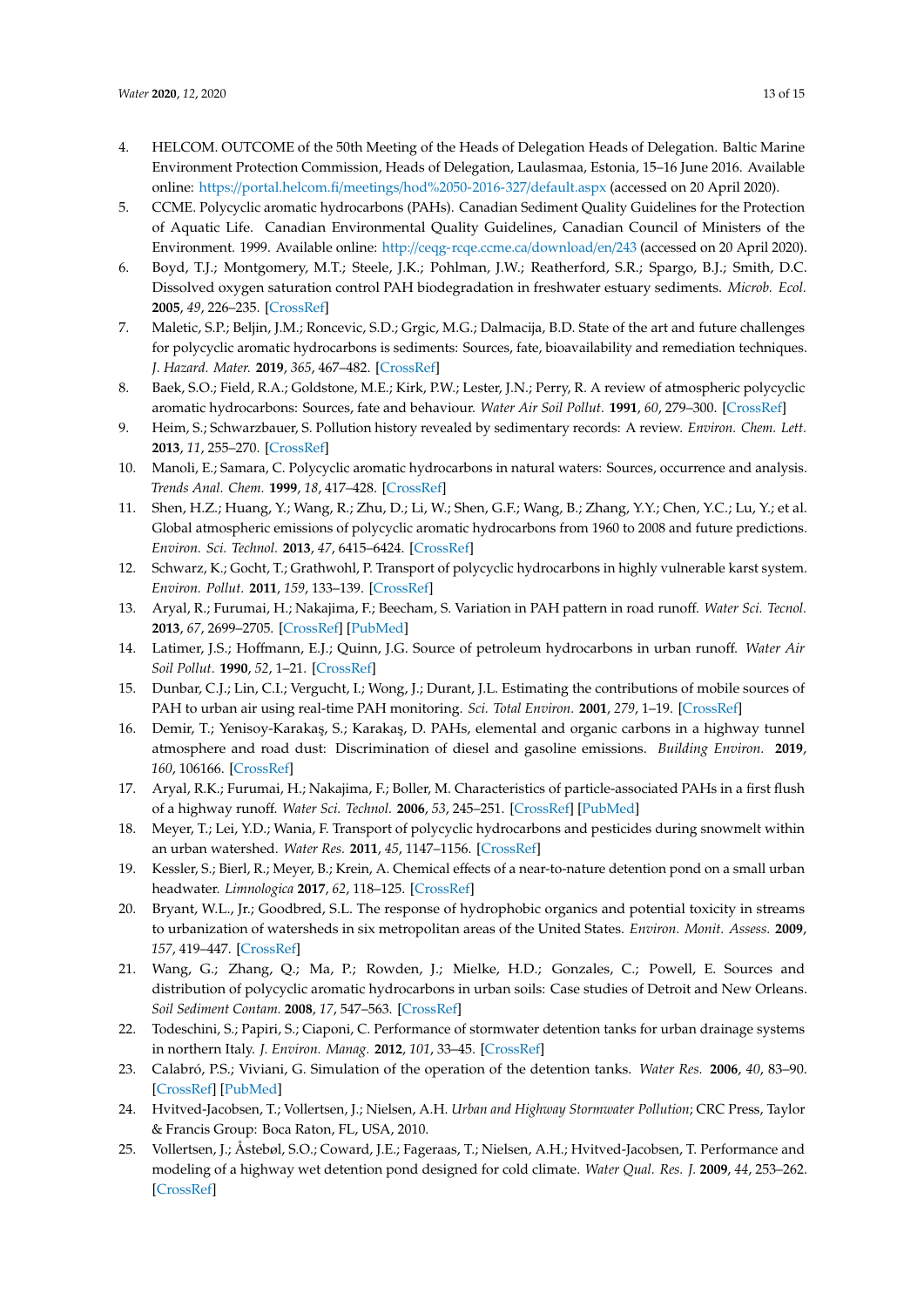- <span id="page-14-0"></span>26. Snodgrass, J.W.; Casey, R.E.; Joseph, D.; Simon, J.A. Sources of heavy metals and polycyclic aromatic hydrocarbons in urban stormwater runoff. *Sci. Total Environ.* **2008**, *359*, 145–155.
- <span id="page-14-1"></span>27. Casey, R.E.; Simon, J.A.; Atueyi, S.; Snodgrass, J.W.; Karouna-Renier, N.; Sparling, D.W. Temporal trends of trace metals in sediment and invertebrates from stormwater management ponds. *Water Air Soil Pollut.* **2006**, *178*, 69–77. [\[CrossRef\]](http://dx.doi.org/10.1007/s11270-006-9132-z)
- 28. Brand, A.B.; Snodgrass, J.W. Value of artificial habitats for amphibian reproduction in altered landscapes. *Conserv. Biol.* **2010**, *24*, 295–301. [\[CrossRef\]](http://dx.doi.org/10.1111/j.1523-1739.2009.01301.x)
- <span id="page-14-2"></span>29. Hamer, A.J.; Smith, P.J.; McDonnell, M.J. The importance of habitat design and aquatic connectivity in amphibian use of urban stormwater retention ponds. *Urban Ecosyst.* **2012**, *15*, 451–471. [\[CrossRef\]](http://dx.doi.org/10.1007/s11252-011-0212-5)
- <span id="page-14-3"></span>30. Xu, F.; Wu, W.; Wang, J.; Qin, N.; Wang, Y.; He, Q.; He, W.; Tao, S. Residual levels and health risk of polycyclic aromatic hydrocarbons in freshwater from Lake Small Bai-Yang-Dian, Northern China. *Ecol. Model.* **2011**, *222*, 275–286. [\[CrossRef\]](http://dx.doi.org/10.1016/j.ecolmodel.2010.10.001)
- 31. Rose, A.; Ken, D.; Kehinde, O.; Babajide, A. Bioaccumulation of polycyclic aromatic hydrocarbons in fish and invertebrates of Lagos Lagoon, Nigeria. *J. Emerg. Trends Eng. Appl. Sci.* **2012**, *3*, 287–295.
- <span id="page-14-4"></span>32. Sun, Z.; Sokolova, E.; Brittain, J.E.; Saltveit, S.J.; Rauch, S.; Meland, S. Impact of environmental factors on aquatic biodiversity in roadside stormwater ponds. *Sci. Rep.* **2019**, *9*, 5994. [\[CrossRef\]](http://dx.doi.org/10.1038/s41598-019-42497-z)
- <span id="page-14-5"></span>33. Stephansen, D.A.; Nielsen, A.H.; Hvitved-Jacobsen, T.; Pedersen, M.L.; Vollertsen, J. Invertebrates in stormwater wet detention ponds—Sediment accumulation and bioaccumulation of heavy metals have no effect on biodiversity and community structure. *Sci. Total Environ.* **2016**, *566–567*, 1579–1587. [\[CrossRef\]](http://dx.doi.org/10.1016/j.scitotenv.2016.06.050)
- <span id="page-14-6"></span>34. Stephansen, D.A.; Nielsen, A.H.; Hvitved-Jacobsen, T.; Arias, C.A.; Brix, H.; Vollertsen, J. Distribution of metals in fauna, flora and sediments of wet detention ponds and natural shallow lakes. *Ecol. Eng.* **2014**, *66*, 43–51. [\[CrossRef\]](http://dx.doi.org/10.1016/j.ecoleng.2013.05.007)
- <span id="page-14-7"></span>35. US EPA. Method 3546: Microwave extraction. In: SW-846 "Test Methods for Evaluating Solid Waste, Physical/Chemical Methods" 2007. Available online: http://[www.epa.gov](http://www.epa.gov/osw/hazard/testmethods/sw846/)/osw/hazard/testmethods/sw846/ (accessed on 15 January 2010).
- <span id="page-14-8"></span>36. McCune, B.; Mefford, M.J. *PC-ORD Multivariate Analysis of Ecological Data*; Version 6; MjM Software: Gleneden Beach, OR, USA, 2011.
- <span id="page-14-9"></span>37. Bentzen, T.R.; Larsen, T. Heavy metal and PAH concentrations in highway runoff deposits fractionated on settling velocities. *J. Environ. Eng.* **2009**, *135*, 1244–1247. [\[CrossRef\]](http://dx.doi.org/10.1061/(ASCE)EE.1943-7870.0000087)
- 38. Istenič, D.; Arias, C.A.; Matamoros, V.; Vollertsen, J.; Brix, H. Elimination and accumulation of polycyclic aromatic hydrocarbons in urban stormwater wet detention ponds. *Water Sci. Technol.* **2011**, *64*, 818–825. [\[CrossRef\]](http://dx.doi.org/10.2166/wst.2011.525)
- <span id="page-14-10"></span>39. Grauert, M.; Larsen, M.; Mollerup, M. Quality of sediment in detention basins—Mapping of the Danish national road network. *Procedia Soc. Behav. Sci.* **2012**, *48*, 393–402. [\[CrossRef\]](http://dx.doi.org/10.1016/j.sbspro.2012.06.1019)
- <span id="page-14-11"></span>40. Valentyne, A.; Crawford, K.; Cook, T.; Mathewson, P.D. Polycyclic aromatic hydrocarbon contamination and source profiling in watersheds serving three small Wisconsin, USA cities. *Sci. Total Environ.* **2018**, *627*, 1453–1463. [\[CrossRef\]](http://dx.doi.org/10.1016/j.scitotenv.2018.01.200)
- <span id="page-14-12"></span>41. Du, J.; Jing, C. Anthropogenic PAHs in lake sediments: A literature review (2002–2018). *Environ Sci. Process. Impacts* **2018**, *20*, 1649–1666. [\[CrossRef\]](http://dx.doi.org/10.1039/C8EM00195B)
- <span id="page-14-13"></span>42. Larsen, S.B.; Karakashev, D.; Angelidaki, I.; Schmidt, J.E. Ex-situ bioremediation of polycyclic aromatic hydrocarbons in sewage sludge. *J. Hazard. Mater.* **2009**, *164*, 1568–1572. [\[CrossRef\]](http://dx.doi.org/10.1016/j.jhazmat.2008.08.067)
- <span id="page-14-14"></span>43. Milić, J.; Avdalović, J.; Šolević-Knudsen, T.; Gojgić-Cvijović, G.; Jednak, T.; Vrvić, M.M. Initial microbial degradation of polycyclic aromatic hydrocarbons. *Chem. Ind. Chem. Eng. Q.* **2016**, *22*, 293–299. [\[CrossRef\]](http://dx.doi.org/10.2298/CICEQ150606043M)
- <span id="page-14-15"></span>44. Arealinformation, Cartographical Information and Orthophotos for Denmark with Regards to e.g., Landscape Characteristics, Nature Types, Road Systems and City Areas. Available online: https://[arealinformation.](https://arealinformation.miljoeportal.dk/html5/index.html?viewer=distribution) miljoeportal.dk/html5/[index.html?viewer](https://arealinformation.miljoeportal.dk/html5/index.html?viewer=distribution)=distribution (accessed on 3 July 2020).
- <span id="page-14-16"></span>45. Markiewicz, A.; Bjorklund, K.; Eriksson, E.; Kalmykova, Y.; Stromvall, A.; Siopi, A. Emissions of organic pollutants from traffic and roads: Priority pollutants selection and substance flow analysis. *Sci. Total Environ.* **2017**, *580*, 1162–1174. [\[CrossRef\]](http://dx.doi.org/10.1016/j.scitotenv.2016.12.074)
- <span id="page-14-17"></span>46. Miljøstyrelsen. *Miljøfremmede stoffer i overfladeafstrømning fra befæstede arealer. Miljøprojekt nr. 355. Environmental* pollutants in stormwater runoff from impervious urban catchments. Environmental project nr. 355, Danish Environmental Agency; Danish Environmental Agency: Odense, Denmark, 1997.